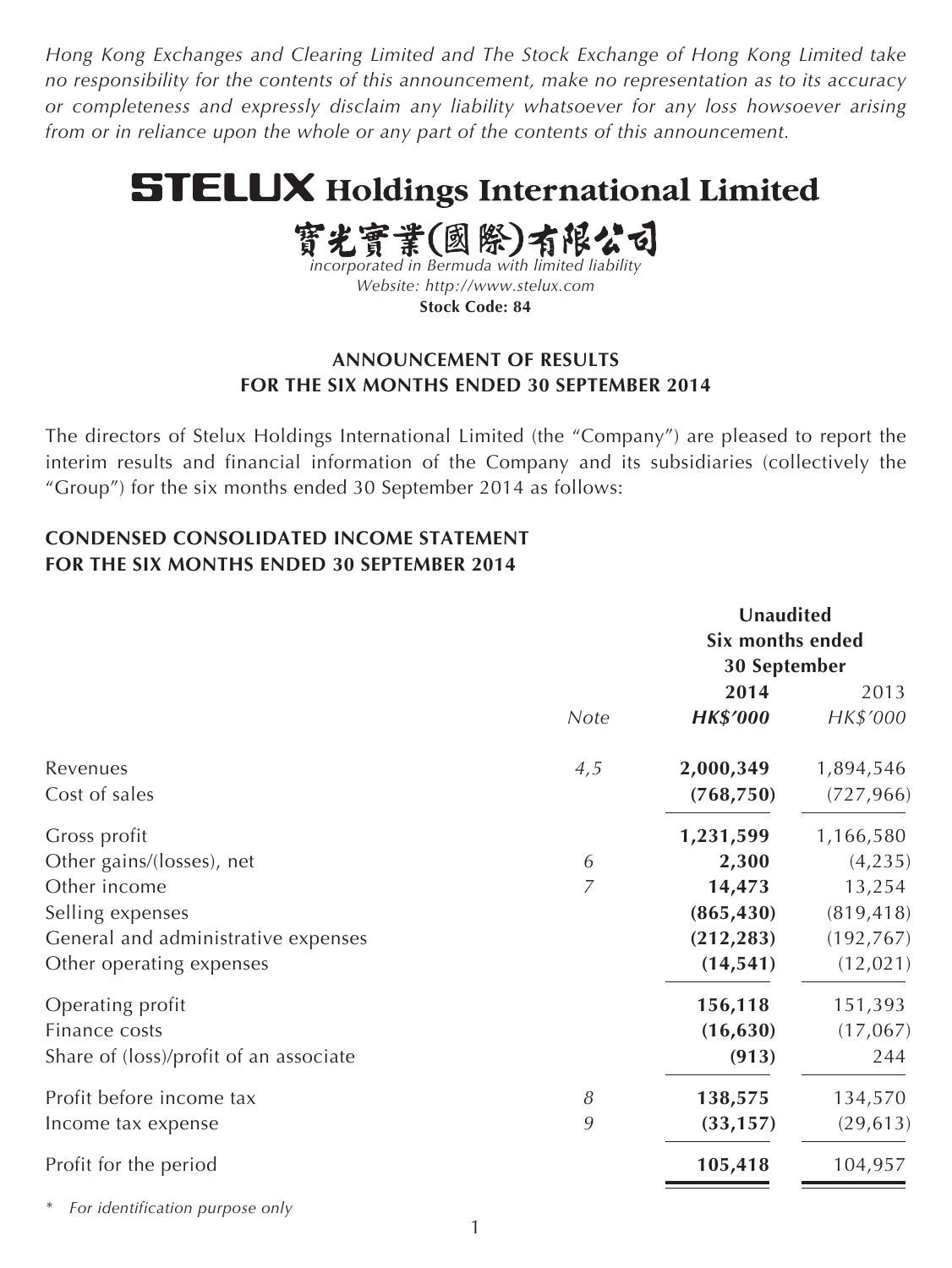# **CONDENSED CONSOLIDATED INCOME STATEMENT (Continued)**

|                                                                                    |      | Unaudited<br>Six months ended<br>30 September |                  |  |
|------------------------------------------------------------------------------------|------|-----------------------------------------------|------------------|--|
|                                                                                    | Note | 2014<br><b>HK\$'000</b>                       | 2013<br>HK\$'000 |  |
| Attributable to:<br>Equity holders of the Company<br>Non-controlling interests     |      | 105,196<br>222                                | 104,706<br>251   |  |
|                                                                                    |      | 105,418                                       | 104,957          |  |
| <b>Dividends</b>                                                                   | 10   | 20,929                                        | 37,673           |  |
| Earnings per share for profit attributable to<br>the equity holders of the Company | 11   | <b>HK</b> cents                               | HK cents         |  |
| - Basic<br>- Diluted                                                               |      | 10.05<br>9.41                                 | 10.01<br>9.40    |  |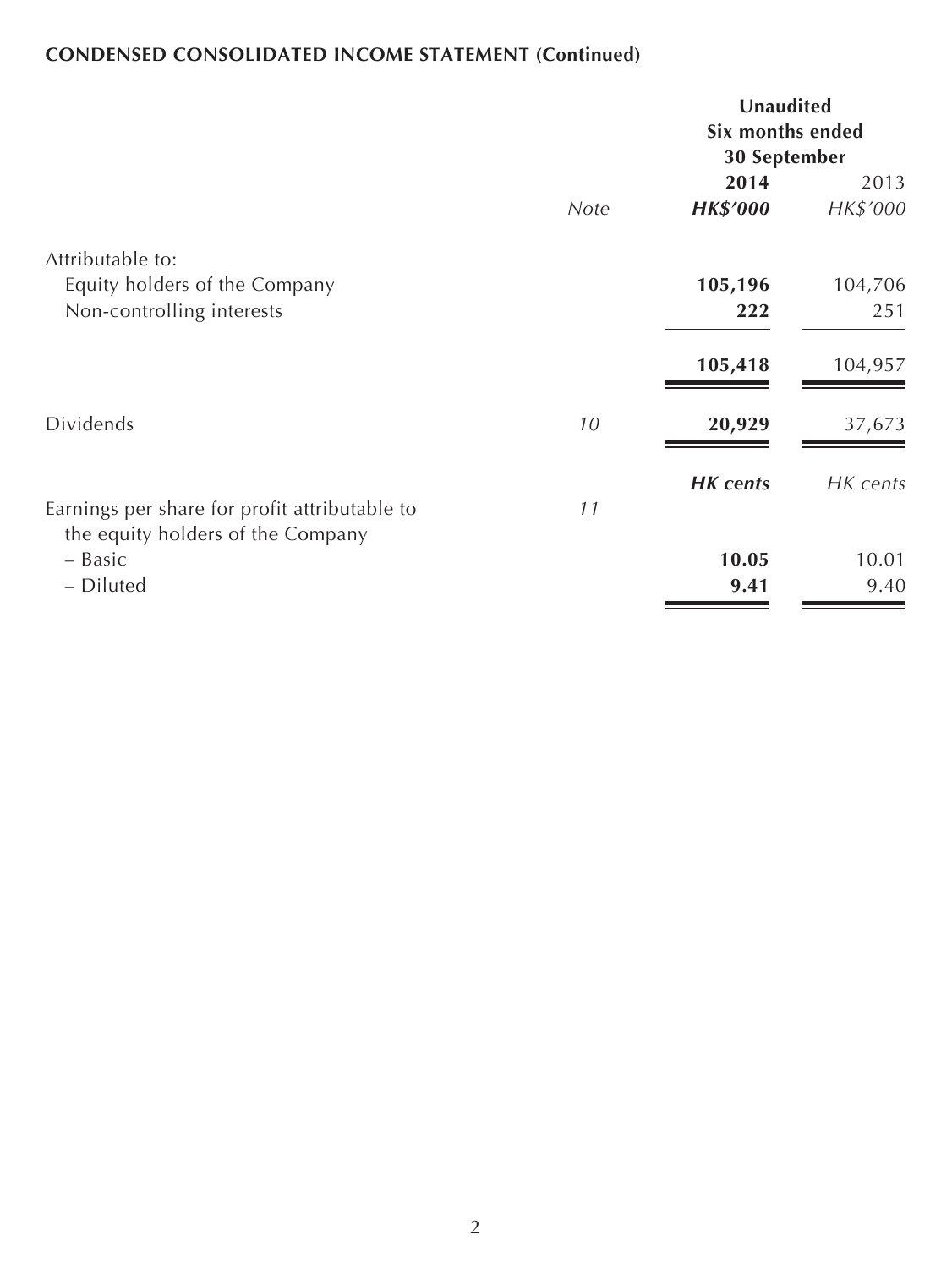# **CONDENSED CONSOLIDATED STATEMENT OF COMPREHENSIVE INCOME FOR THE SIX MONTHS ENDED 30 SEPTEMBER 2014**

|                                                                                        | Unaudited                        |           |  |
|----------------------------------------------------------------------------------------|----------------------------------|-----------|--|
|                                                                                        | Six months ended<br>30 September |           |  |
|                                                                                        |                                  |           |  |
|                                                                                        | 2014                             | 2013      |  |
|                                                                                        | <b>HK\$'000</b>                  | HK\$'000  |  |
| Profit for the period                                                                  | 105,418                          | 104,957   |  |
| Other comprehensive income:                                                            |                                  |           |  |
| Items that may be reclassified subsequently to profit or loss:<br>Exchange differences | 19,182                           | (22, 329) |  |
| Other comprehensive income for the period, net of tax                                  | 19,182                           | (22, 329) |  |
| Total comprehensive income for the period                                              | 124,600                          | 82,628    |  |
| Attributable to:                                                                       |                                  |           |  |
| Equity holders of the Company                                                          | 124,454                          | 82,873    |  |
| Non-controlling interests                                                              | 146                              | (245)     |  |
| Total comprehensive income for the period                                              | 124,600                          | 82,628    |  |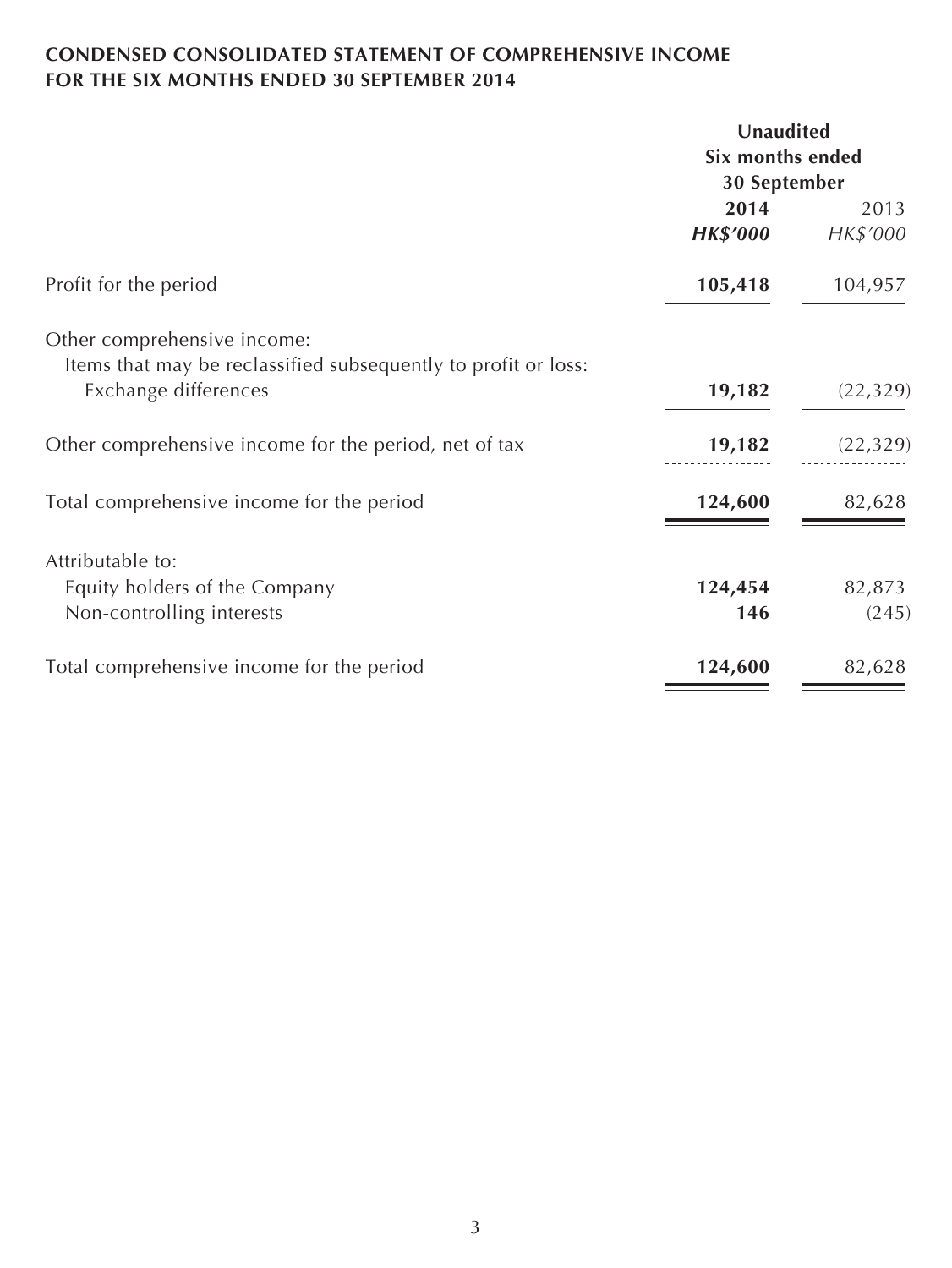### **CONDENSED CONSOLIDATED BALANCE SHEET AS AT 30 SEPTEMBER 2014**

|                                                  |             | Unaudited<br><b>30 September</b> | 31 March             |
|--------------------------------------------------|-------------|----------------------------------|----------------------|
|                                                  | <b>Note</b> | 2014<br><b>HK\$'000</b>          | 2014<br>HK\$'000     |
| <b>ASSETS</b>                                    |             |                                  |                      |
| Non-current assets                               |             |                                  |                      |
| Property, plant and equipment                    |             | 476,323                          | 493,473              |
| Prepayment of lease premium                      |             | 43,906                           | 47,256               |
| Intangible assets<br>Investment in an associate  |             | 61,887<br>69,269                 | 63,197<br>54,989     |
| Deferred tax assets                              |             | 56,581                           | 63,775               |
| Available-for-sale financial assets              |             | 15,331                           | 15,331               |
| Debtors, deposits and prepayments                | 12          | 183,770                          | 152,521              |
|                                                  |             | 907,067                          | 890,542              |
| Current assets<br>Stocks                         |             |                                  |                      |
| Debtors, deposits and prepayments                | 12          | 1,429,319<br>384,347             | 1,194,031<br>423,494 |
| Bank balances and cash                           |             | 419,956                          | 457,683              |
|                                                  |             | 2,233,622                        | 2,075,208            |
| Total assets                                     |             | 3,140,689                        | 2,965,750            |
| <b>EQUITY</b>                                    |             |                                  |                      |
| Capital and reserves attributable to             |             |                                  |                      |
| the equity holders of the Company                |             |                                  |                      |
| Share capital<br>Reserves                        |             | 104,647<br>1,439,426             | 104,647<br>1,353,691 |
|                                                  |             |                                  |                      |
| Shareholders' funds<br>Non-controlling interests |             | 1,544,073<br>7,515               | 1,458,338<br>7,483   |
| Total equity                                     |             | 1,551,588                        | 1,465,821            |
| <b>LIABILITIES</b>                               |             |                                  |                      |
| Non-current liabilities                          |             |                                  |                      |
| Deferred tax liabilities                         |             | 2,125                            | 2,126                |
| Borrowings                                       |             | 117,730                          | 70,464               |
| Convertible bonds                                |             | 337,157                          | 331,456              |
|                                                  |             | 457,012                          | 404,046              |
| <b>Current liabilities</b>                       |             |                                  |                      |
| Creditors and accruals                           | 13          | 683,144                          | 595,839              |
| Income tax payable<br>Borrowings                 |             | 45,803<br>403,142                | 35,921<br>464,123    |
|                                                  |             | 1,132,089                        | 1,095,883            |
| <b>Total liabilities</b>                         |             | 1,589,101                        | 1,499,929            |
| Total equity and liabilities                     |             | 3,140,689                        | 2,965,750            |
| Net current assets                               |             | 1,101,533                        | 979,325              |
|                                                  |             |                                  |                      |
| Total assets less current liabilities            |             | 2,008,600                        | 1,869,867            |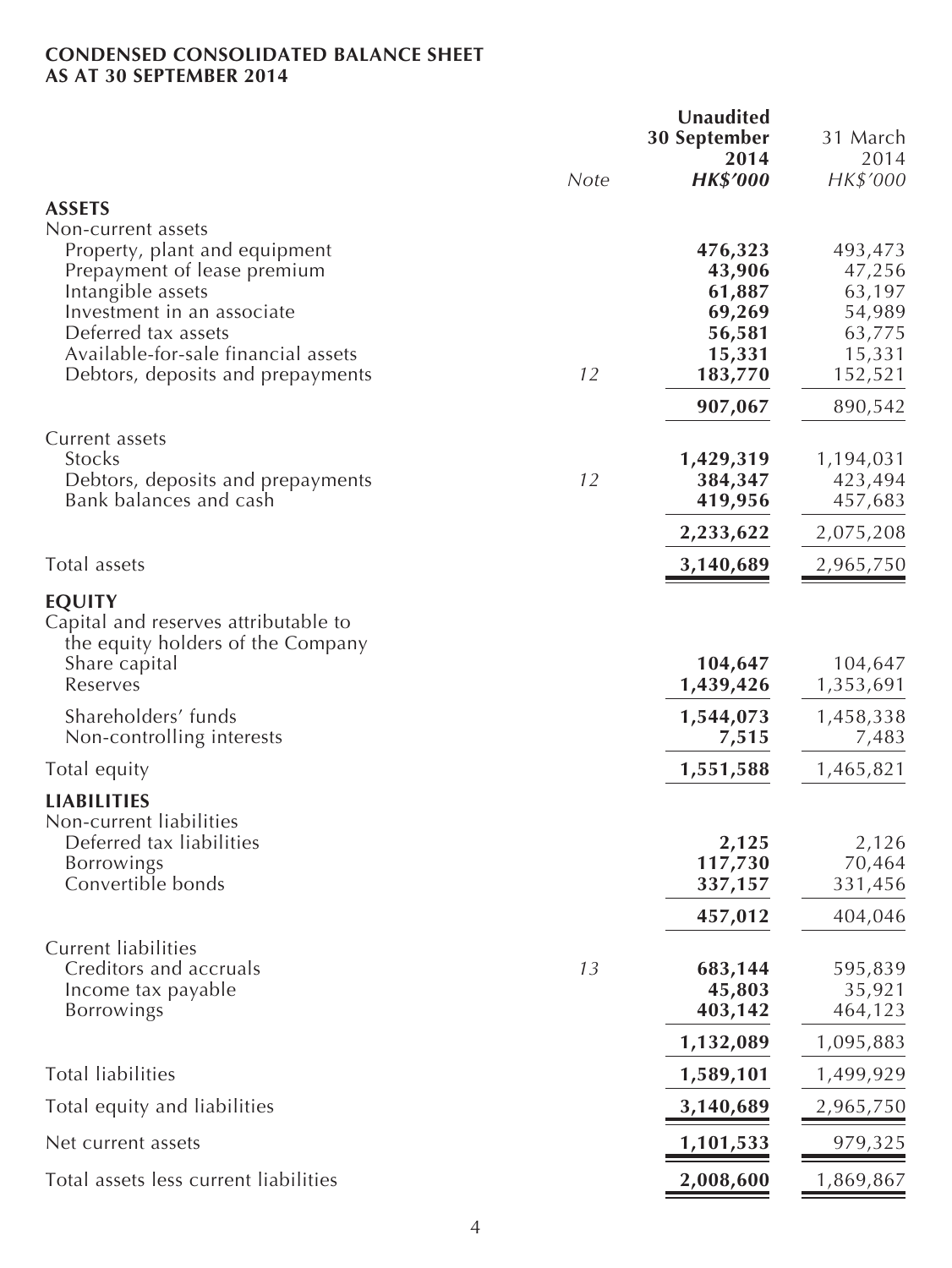### **NOTES:–**

### **1. BASIS OF PREPARATION**

These unaudited condensed interim consolidated financial information have been prepared in accordance with Hong Kong Accounting Standard ("HKAS") 34 "Interim Financial Reporting" issued by the Hong Kong Institute of Certified Public Accountants ("HKICPA"), and the applicable requirements of Appendix 16 of the Rules Governing the Listing of Securities on The Stock Exchange of Hong Kong Limited (the "Stock Exchange").

The condensed interim consolidated financial information should be read in conjunction with the 2014 annual financial statements, which have been prepared in accordance with HKFRS.

Except as mentioned below, the accounting policies and methods of computation used in the preparation of these condensed interim consolidated financial information are consistent with those used in the annual financial statements for the year ended 31 March 2014.

The following amendments to standards and interpretations are mandatory for accounting periods beginning on or after 1 April 2014. The adoption of these amendments to standards and interpretations does not have any significant impact to the results and financial position of the Group:

| HKFRS 10, HKFRS 12 and     | Investment entities                                   |
|----------------------------|-------------------------------------------------------|
| HKAS 27 (2011) (Amendment) |                                                       |
| HKAS 32 (Amendment)        | Offsetting financial assets and financial liabilities |
| HKAS 36 (Amendment)        | Impairment of assets                                  |
| HKAS 39 (Amendment)        | Novation of derivatives                               |
| $HK(IFRIC) - Int 21$       | Levies                                                |

The Group has not early adopted any new standards, amendments to standards and interpretations of HKFRS which have been issued but not yet effective for the financial year ending 31 March 2015.

Taxes on income in the interim periods are accrued using the tax rate that would be applicable to expected total annual earnings.

### **2. ESTIMATES**

The preparation of interim financial information requires management to make judgements, estimates and assumptions that affect the application of accounting policies and the reported amounts of assets and liabilities, income and expense. Actual results may differ from these estimates.

In preparing these condensed interim consolidated financial information, the significant judgements made by management in applying the Group's accounting policies and the key sources of estimation uncertainty were the same as those that applied to the consolidated financial statements for the year ended 31 March 2014.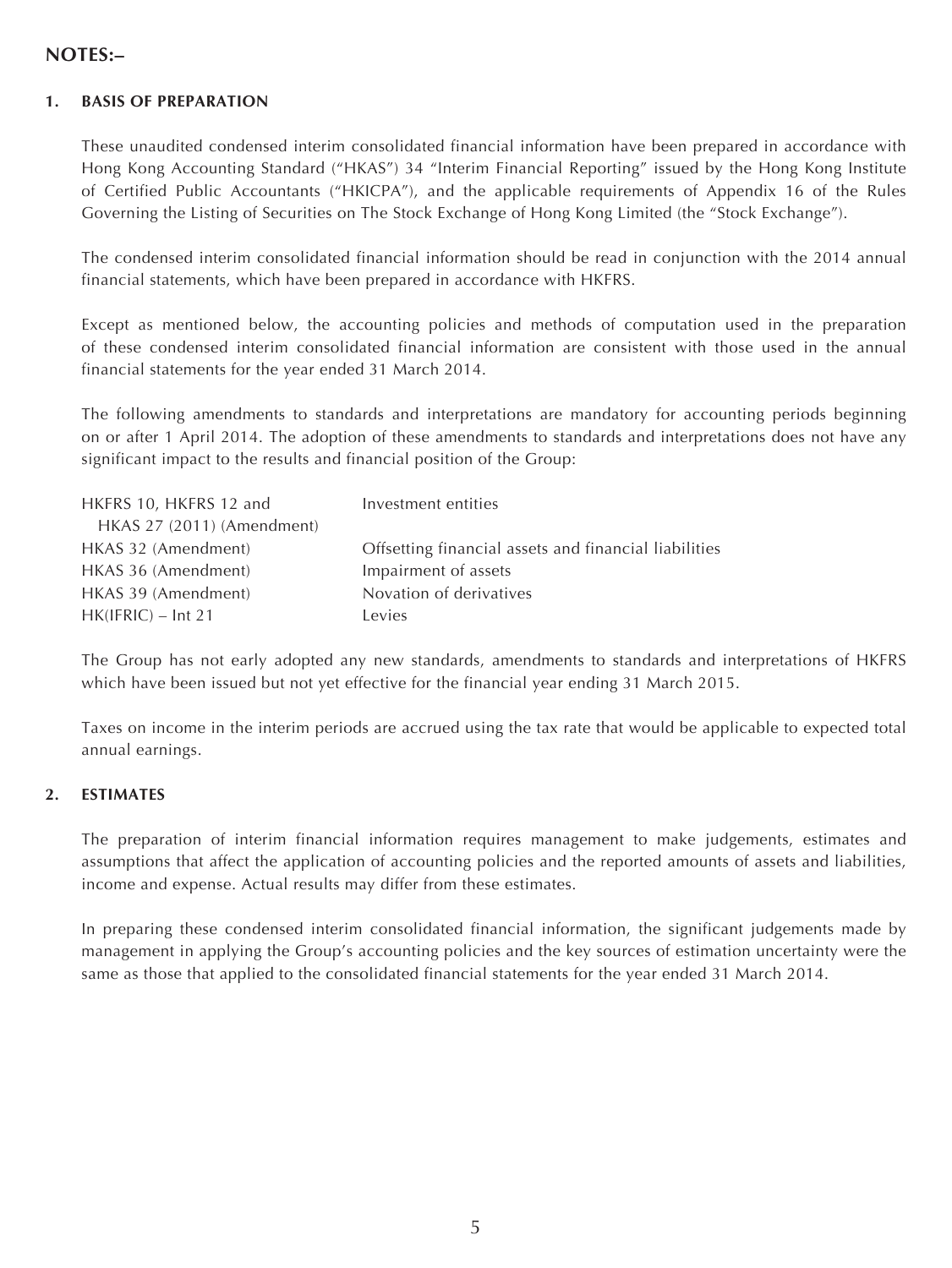#### **3. FINANCIAL RISK MANAGEMENT**

#### **3.1 Financial risk factors**

The Group's activities expose it to a variety of financial risks: foreign exchange risk, interest rate risk, credit risk and liquidity risk.

The condensed interim consolidated financial information does not include all financial risk management information and disclosures required in the annual financial statements, and should be read in conjunction with the Group's annual financial statements as at 31 March 2014.

There have been no changes in the risk management policies since year end.

#### **3.2 Fair value estimation**

The Group's financial instruments carried at fair value are analysed by the valuation method. The different levels have been defined as follows:

- Quoted prices (unadjusted) in active markets for identical assets or liabilities (level 1).
- Inputs other than quoted prices included within level 1 that are observable for the asset or liability, either directly (that is, as prices) or indirectly (that is, derived from prices) (level 2).
- Inputs for the asset or liability that are not based on observable market data (that is, unobservable inputs) (level 3).

The Group's available-for-sale financial assets and liability components of convertible bonds are measured at fair value and are classified as level 3.

There were no movements in the available-for-sale financial assets during the period.

There were no transfer of financial instruments into or out of level 3 during the period.

The Group's level 3 instruments are determined by using valuation techniques including discount cash flow analysis, with reference to inputs such as dividend stream, discount rates and other specific input relevant to those particular financial instruments.

There were no changes in valuation techniques during the period.

#### **3.3 Group's valuation process**

The Group's finance department reviews the valuations of the Group's financial instruments that are stated at fair value for financial reporting purposes, including level 3 fair values. These valuation results are then reported to the Chief Financial Officer and group senior management for discussions in relation to the valuation processes and the reasonableness of the valuation results.

#### **3.4 Fair value of financial assets and liabilities measured at amortised cost**

The carrying amounts of the Group's financial assets including cash and cash equivalents, deposits in approved financial institutions and debtors and financial liabilities including creditors and short-term borrowings, approximate their fair values due to their short maturities.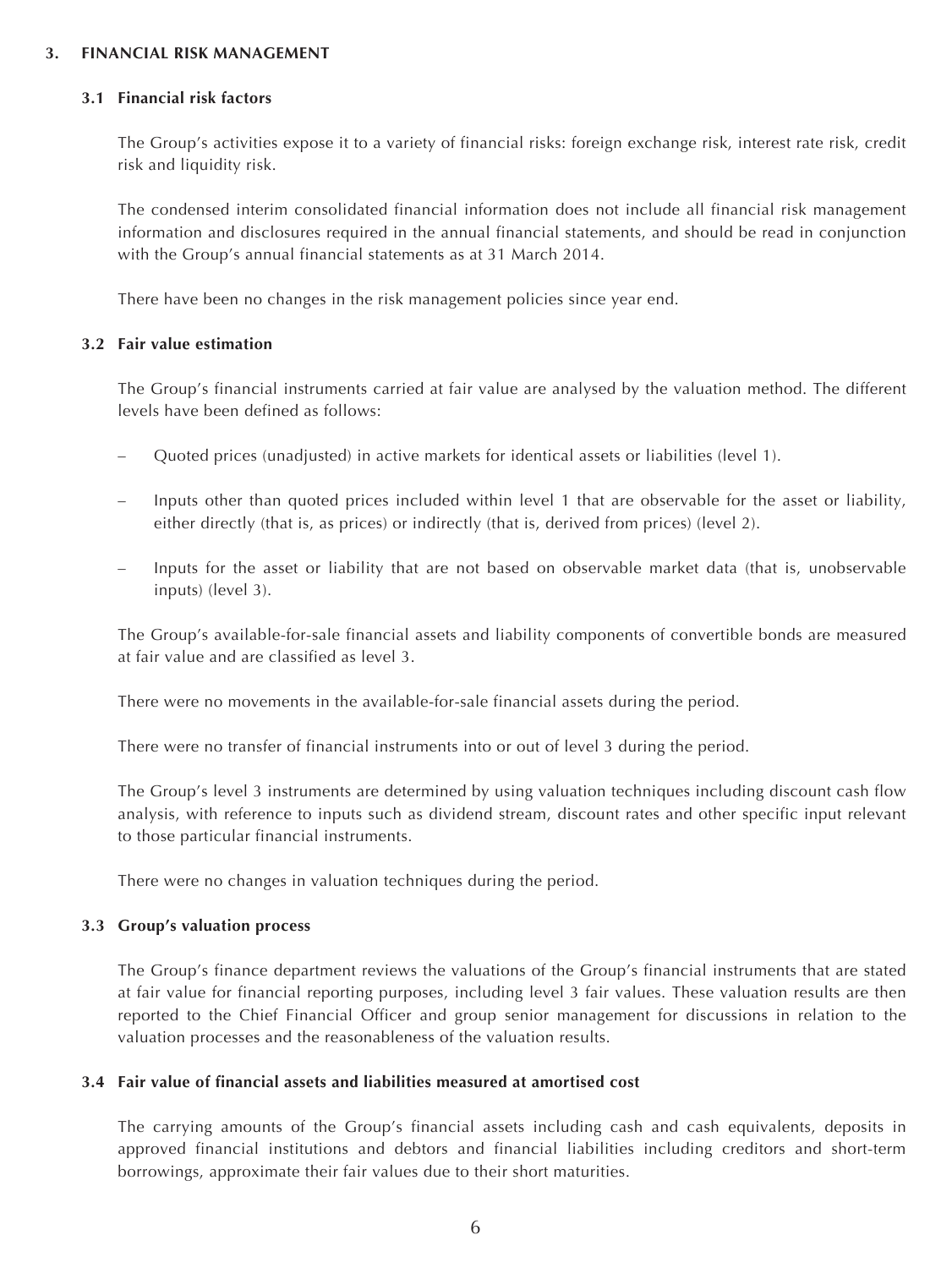### **4. SEGMENT INFORMATION**

The chief operating decision-makers have been identified as the executive directors. The executive directors review the Group's financial information mainly from product and geographical perspectives. From a geographical perspective, the executive directors assesse the performance of the Group's watch and optical operations in Hong Kong, Macau and Mainland China and the rest of Asia.

Sales between operating segments are carried out on terms equivalent to those prevailing in arm's length transactions. The executive directors assess the performance of the operating segments based on a measure of adjusted earnings before interest and tax (EBIT). This measurement basis excludes net corporate expenses.

| Six months ended 30 September 2014           |                            |                                              |                 |                      |                  |                       |
|----------------------------------------------|----------------------------|----------------------------------------------|-----------------|----------------------|------------------|-----------------------|
| Watch retail                                 |                            | Optical retail                               |                 |                      |                  |                       |
| Hong Kong,<br>Macau and<br>Mainland<br>China | Rest of<br>Asia            | Hong Kong,<br>Macau and<br>Mainland<br>China | Rest of<br>Asia | Wholesale<br>trading | Other<br>segment | Group<br><b>Total</b> |
|                                              |                            |                                              |                 |                      |                  | <b>HK\$'000</b>       |
|                                              |                            |                                              |                 |                      |                  |                       |
|                                              | 234,897                    | 562,004                                      | 139,729         | 539,867              | 9,180            | 2,340,864             |
|                                              |                            |                                              |                 | (331, 335)           | (9, 180)         | (340, 515)            |
| 855,187                                      | 234,897                    | 562,004                                      | 139,729         | 208,532              |                  | 2,000,349             |
| 127,498                                      | (12, 467)                  | 36,236                                       | (4, 034)        | 59,134               | (2,550)          | 203,817               |
|                                              |                            |                                              |                 |                      |                  | (47, 699)             |
|                                              |                            |                                              |                 |                      |                  | 156,118               |
|                                              |                            |                                              |                 |                      |                  | (16, 630)             |
|                                              |                            |                                              |                 |                      |                  | (913)                 |
|                                              |                            |                                              |                 |                      |                  | 138,575               |
|                                              |                            |                                              |                 |                      |                  | (33, 157)             |
|                                              |                            |                                              |                 |                      |                  | 105,418               |
|                                              | <b>HK\$'000</b><br>855,187 | <b>HK\$'000</b>                              | HK\$'000        | <b>HK\$'000</b>      | <b>HK\$'000</b>  | <b>HK\$'000</b>       |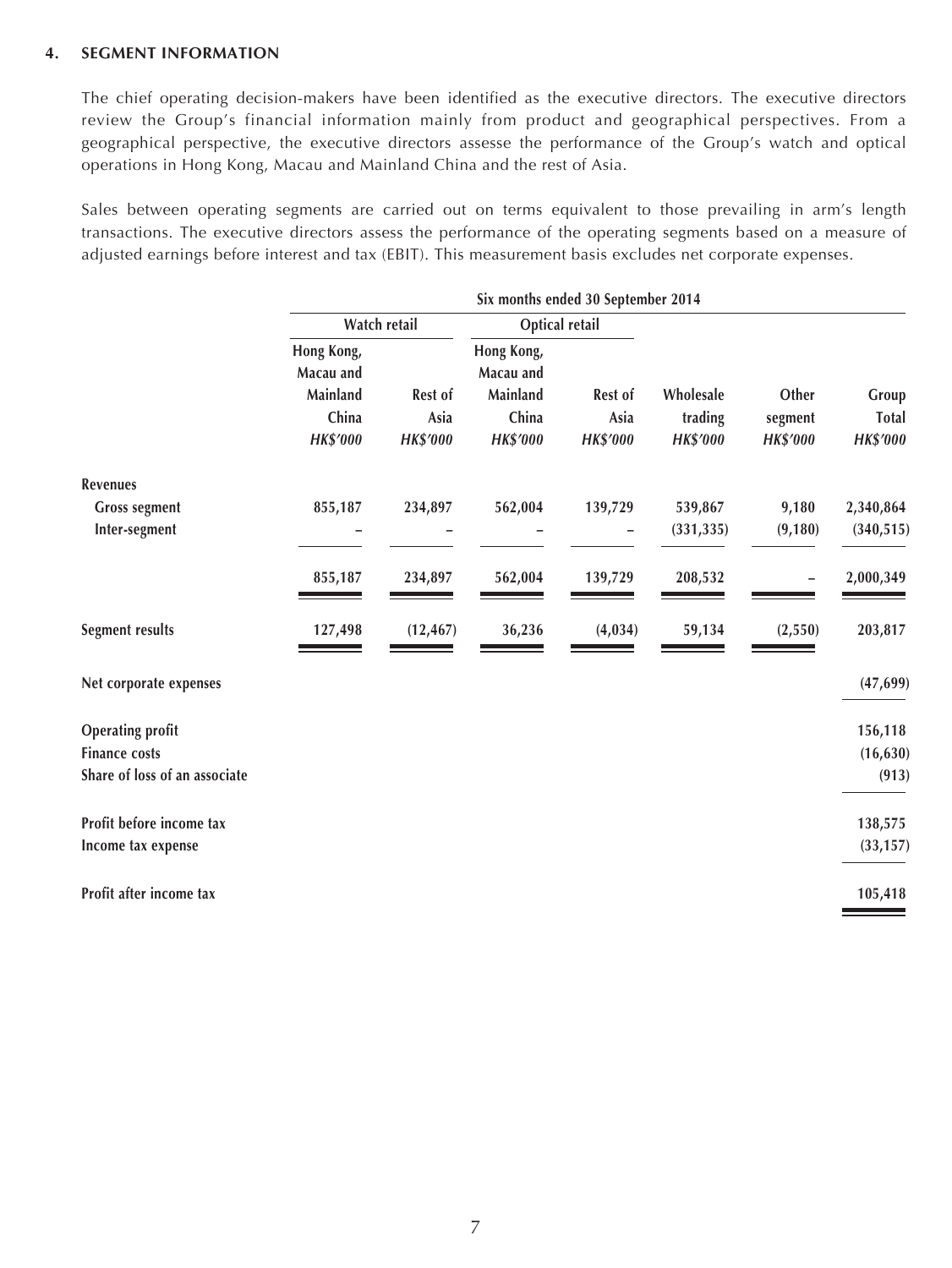### **4. SEGMENT INFORMATION (Continued)**

|                                                                      | Six months ended 30 September 2013                       |                             |                                                          |                             |                                  |                              |                            |
|----------------------------------------------------------------------|----------------------------------------------------------|-----------------------------|----------------------------------------------------------|-----------------------------|----------------------------------|------------------------------|----------------------------|
|                                                                      | Watch retail                                             |                             | Optical retail                                           |                             |                                  |                              |                            |
|                                                                      | Hong Kong,<br>Macau and<br>Mainland<br>China<br>HK\$'000 | Rest of<br>Asia<br>HK\$'000 | Hong Kong,<br>Macau and<br>Mainland<br>China<br>HK\$'000 | Rest of<br>Asia<br>HK\$'000 | Wholesale<br>trading<br>HK\$'000 | Other<br>segment<br>HK\$'000 | Group<br>Total<br>HK\$'000 |
| Revenues                                                             |                                                          |                             |                                                          |                             |                                  |                              |                            |
| Gross segment<br>Inter-segment                                       | 792,924                                                  | 233,216                     | 489,337                                                  | 153,748                     | 405,058<br>(179, 737)            | 8,459<br>(8, 459)            | 2,082,742<br>(188, 196)    |
|                                                                      | 792,924                                                  | 233,216                     | 489,337                                                  | 153,748                     | 225,321                          |                              | 1,894,546                  |
| Segment results                                                      | 121,056                                                  | (10, 157)                   | 21,288                                                   | 4,327                       | 52,078                           | (2,683)                      | 185,909                    |
| Net corporate expenses                                               |                                                          |                             |                                                          |                             |                                  |                              | (34, 516)                  |
| Operating profit<br>Finance costs<br>Share of profit of an associate |                                                          |                             |                                                          |                             |                                  |                              | 151,393<br>(17,067)<br>244 |
| Profit before income tax<br>Income tax expense                       |                                                          |                             |                                                          |                             |                                  |                              | 134,570<br>(29, 613)       |
| Profit after income tax                                              |                                                          |                             |                                                          |                             |                                  |                              | 104,957                    |

There have been no material changes in total assets and total liabilities from the amount disclosed in the last annual financial statements.

### **5. REVENUES**

|                |                 | Six months ended<br>30 September |  |
|----------------|-----------------|----------------------------------|--|
|                | 2014            | 2013                             |  |
|                | <b>HK\$'000</b> | HK\$'000                         |  |
| Turnover       |                 |                                  |  |
| Sales of goods | 2,000,349       | 1,894,546                        |  |
|                | 2,000,349       | 1,894,546                        |  |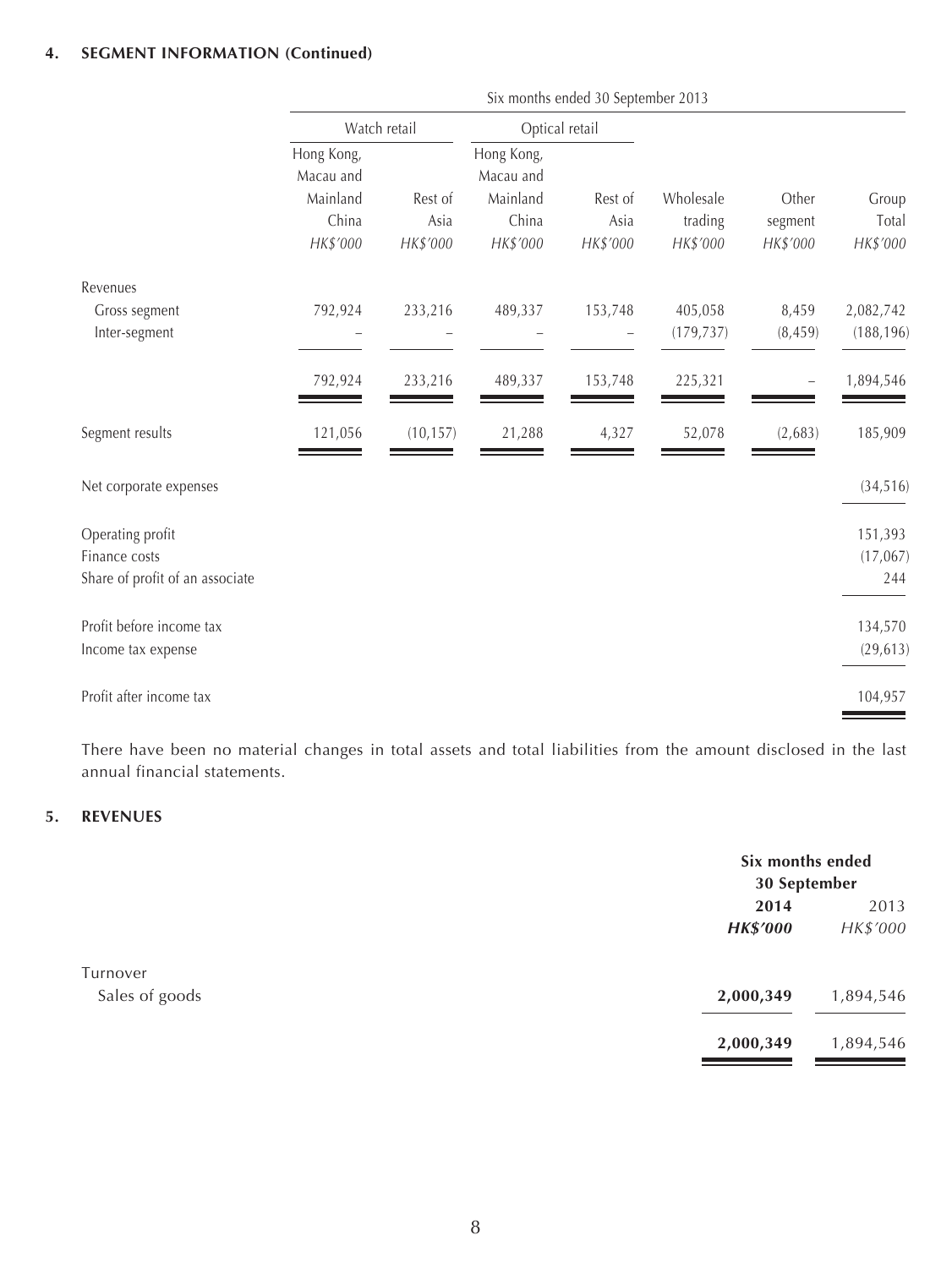### **6. OTHER GAINS / (LOSSES), NET**

|                                                        | Six months ended<br>30 September |          |
|--------------------------------------------------------|----------------------------------|----------|
|                                                        | 2014                             | 2013     |
|                                                        | <b>HK\$'000</b>                  | HK\$'000 |
| Loss on disposal of property, plant and equipment, net | (540)                            | (855)    |
| Exchange gain/(loss), net                              | 2,840                            | (3, 380) |
|                                                        | 2,300                            | (4, 235) |

### **7. OTHER INCOME**

|                                | Six months ended<br>30 September |          |
|--------------------------------|----------------------------------|----------|
|                                | 2014                             | 2013     |
|                                | <b>HK\$'000</b>                  | HK\$'000 |
| Building management fee income | 1,170                            | 1,170    |
| Interest income                | 598                              | 460      |
| Sundries                       | 12,705                           | 11,624   |
|                                | 14,473                           | 13,254   |

### **8. EXPENSES BY NATURE**

Expenses included in arriving at the profit before income tax are analysed as follows:

|                                               | Six months ended<br>30 September |          |
|-----------------------------------------------|----------------------------------|----------|
|                                               |                                  |          |
|                                               | 2014                             |          |
|                                               | <b>HK\$'000</b>                  | HK\$'000 |
| Depreciation of property, plant and equipment |                                  |          |
| – Owned                                       | 58,884                           | 58,943   |
| – Leased                                      |                                  | 140      |
| Amortisation of prepayment of lease premium   | 3,471                            | 3,671    |
| Operating leases                              | 362,515                          | 340,971  |
| Provision for stocks                          | 1,664                            | 1,610    |
| Donation                                      | 2,610                            | 5,000    |
| Employee benefit expense                      | 362,573                          | 337,084  |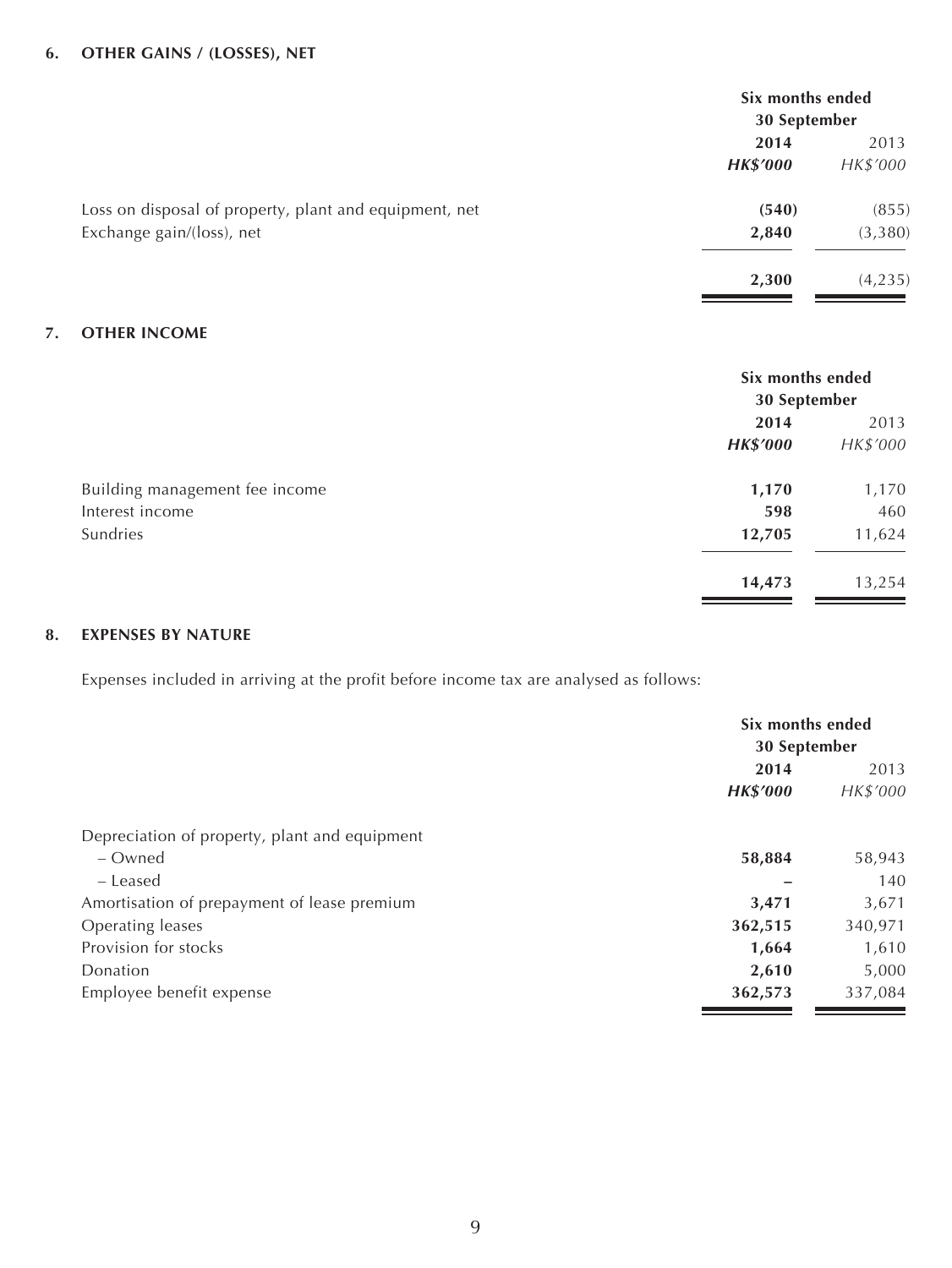### **9. INCOME TAX EXPENSE**

Hong Kong profits tax has been provided at the rate of 16.5% on the estimated assessable profits for the six months ended 30 September 2014 (2013: 16.5%) less relief for available tax losses. Taxation on overseas profits has been calculated on the estimated assessable profits for the six months ended 30 September 2014 at the rates of taxation prevailing in those territories where the Group operates.

The amount of income tax charged to the consolidated income statement represents:

|                                           | Six months ended |          |  |
|-------------------------------------------|------------------|----------|--|
|                                           | 30 September     |          |  |
|                                           | 2014             | 2013     |  |
|                                           | <b>HK\$'000</b>  | HK\$'000 |  |
| Current income tax                        |                  |          |  |
| Hong Kong profits tax                     | 31,174           | 19,355   |  |
| Overseas profits tax                      | 5,246            | 10,878   |  |
| Over provisions in respect of prior years | (54)             | (367)    |  |
|                                           | 36,366           | 29,866   |  |
| Deferred income tax                       | (3,209)          | (253)    |  |
| Income tax expense                        | 33,157           | 29,613   |  |

#### **10. DIVIDENDS**

|                                                                     | Six months ended<br>30 September |          |
|---------------------------------------------------------------------|----------------------------------|----------|
|                                                                     | 2014                             | 2013     |
|                                                                     | <b>HK\$'000</b>                  | HK\$'000 |
| Interim, declared, of HK\$0.02 (2013: HK\$0.036) per ordinary share | 20,929                           | 37,673   |

At a meeting held on 27 November 2014, the directors declared an interim dividend of HK\$0.02 per ordinary share. This dividend is not recognised as a liability at the balance sheet date but will be reflected as an appropriation of retained earnings for the year ending 31 March 2015.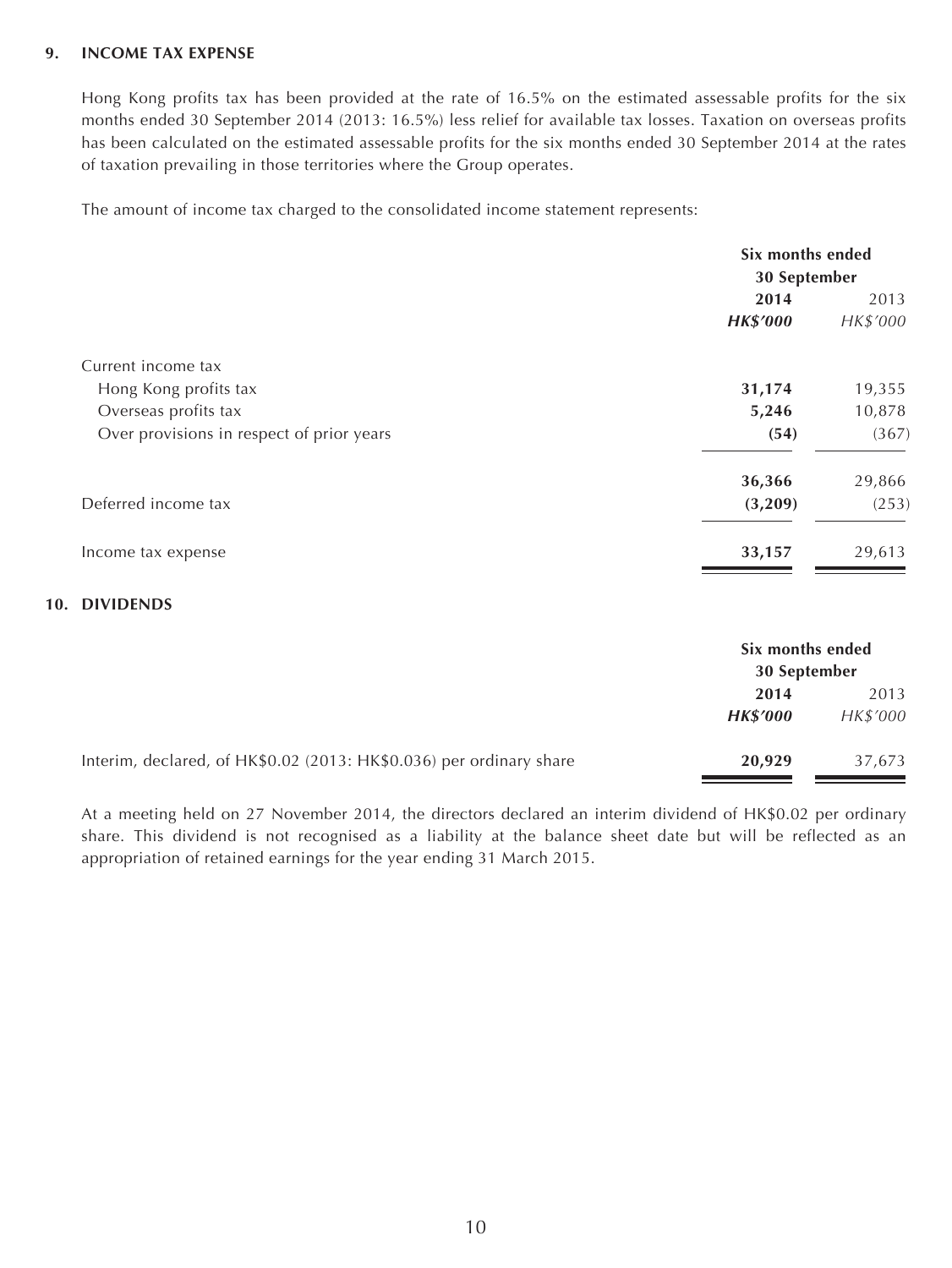### **11. EARNINGS PER SHARE**

#### **Basic**

Basic earnings per share is calculated by dividing the profit attributable to equity holders of the Company by the weighted average number of ordinary shares in issue during the period.

|                                                                 | Six months ended<br>30 September |           |
|-----------------------------------------------------------------|----------------------------------|-----------|
|                                                                 | 2014                             | 2013      |
| Weighted average number of ordinary shares in issue (thousands) | 1,046,474                        | 1,046,474 |
| Profit attributable to equity holders of the Company (HK\$'000) | 105,196                          | 104,706   |
| Basic earnings per share (HK cents)                             | 10.05                            | 10.01     |

#### **Diluted**

Diluted earnings per share is calculated by adjusting the weighted average number of ordinary shares outstanding to assume conversion of all dilutive potential ordinary shares. The Group's dilutive potential ordinary shares in existence represent convertible bonds. The convertible bonds are assumed to have been converted into ordinary shares, and the net profit is adjusted to eliminate the expense relating to the convertible bonds less the tax effect.

|                                                                          | Six months ended<br>30 September |           |
|--------------------------------------------------------------------------|----------------------------------|-----------|
|                                                                          | 2014                             | 2013      |
| Number of ordinary shares in issue throughout the year (thousands)       | 1,046,474                        | 1,046,474 |
| Effect of conversion of convertible bonds (thousands)                    | 190,268                          | 190,268   |
| Weighted average number of ordinary shares adjusted                      |                                  |           |
| for effect of dilution (thousands)                                       | 1,236,742                        | 1,236,742 |
| Profit attributable to equity holders of the Company (HK\$'000)          | 105,196                          | 104,706   |
| Borrowing cost on convertible bonds (HK\$'000)                           | 12,192                           | 12,579    |
| Tax relief thereon (HK\$'000)                                            | (1,071)                          | (1,071)   |
| Adjusted profit attributable to equity holders of the Company (HK\$'000) | 116,317                          | 116,214   |
| Diluted earnings per share (HK cents)                                    | 9.41                             | 9.40      |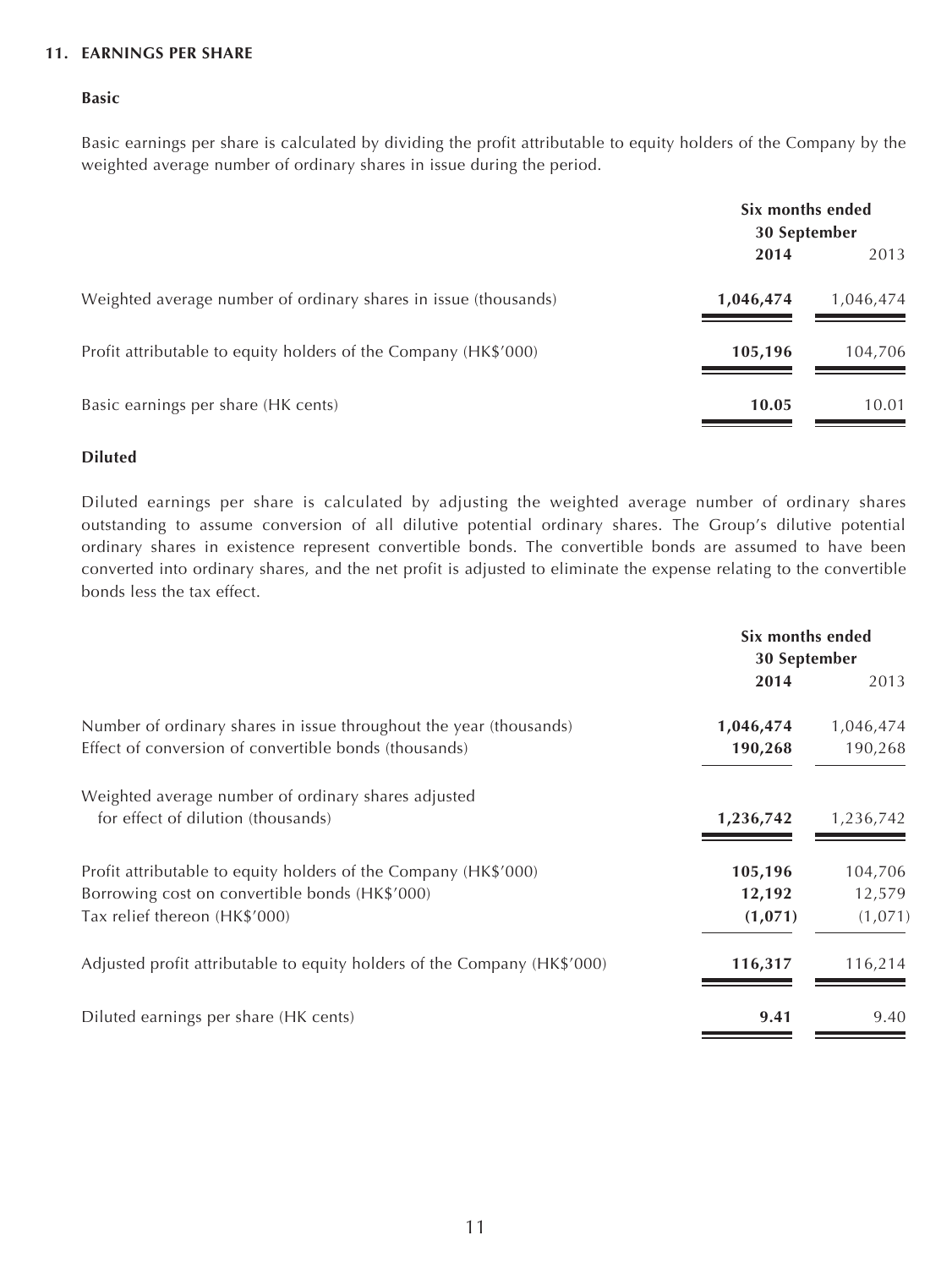### **12. DEBTORS, DEPOSITS AND PREPAYMENTS**

| 30 September    | 31 March   |
|-----------------|------------|
| 2014            | 2014       |
| <b>HK\$'000</b> | HK\$'000   |
| 219,038         | 225,380    |
| (407)           | (445)      |
| 218,631         | 224,935    |
| 349,486         | 351,080    |
| 568,117         | 576,015    |
|                 |            |
| (183,770)       | (152, 521) |
| 384,347         | 423,494    |
|                 |            |
| 64,409          | 73,930     |
| 154,629         | 151,450    |
| 219,038         | 225,380    |
|                 |            |

*Note:*

The Group allows an average credit period of 60 days from the invoice date to its trade debtors.

### **13. CREDITORS AND ACCRUALS**

|                                           | 30 September<br>2014<br><b>HK\$'000</b> | 31 March<br>2014<br>HK\$'000 |
|-------------------------------------------|-----------------------------------------|------------------------------|
| Trade creditors analysed by invoice date: |                                         |                              |
| Below 60 days                             | 392,306                                 | 264,563                      |
| Over 60 days                              | 19,222                                  | 48,997                       |
|                                           | 411,528                                 | 313,560                      |
| Other creditors and accruals              | 271,616                                 | 282,279                      |
|                                           | 683,144                                 | 595,839                      |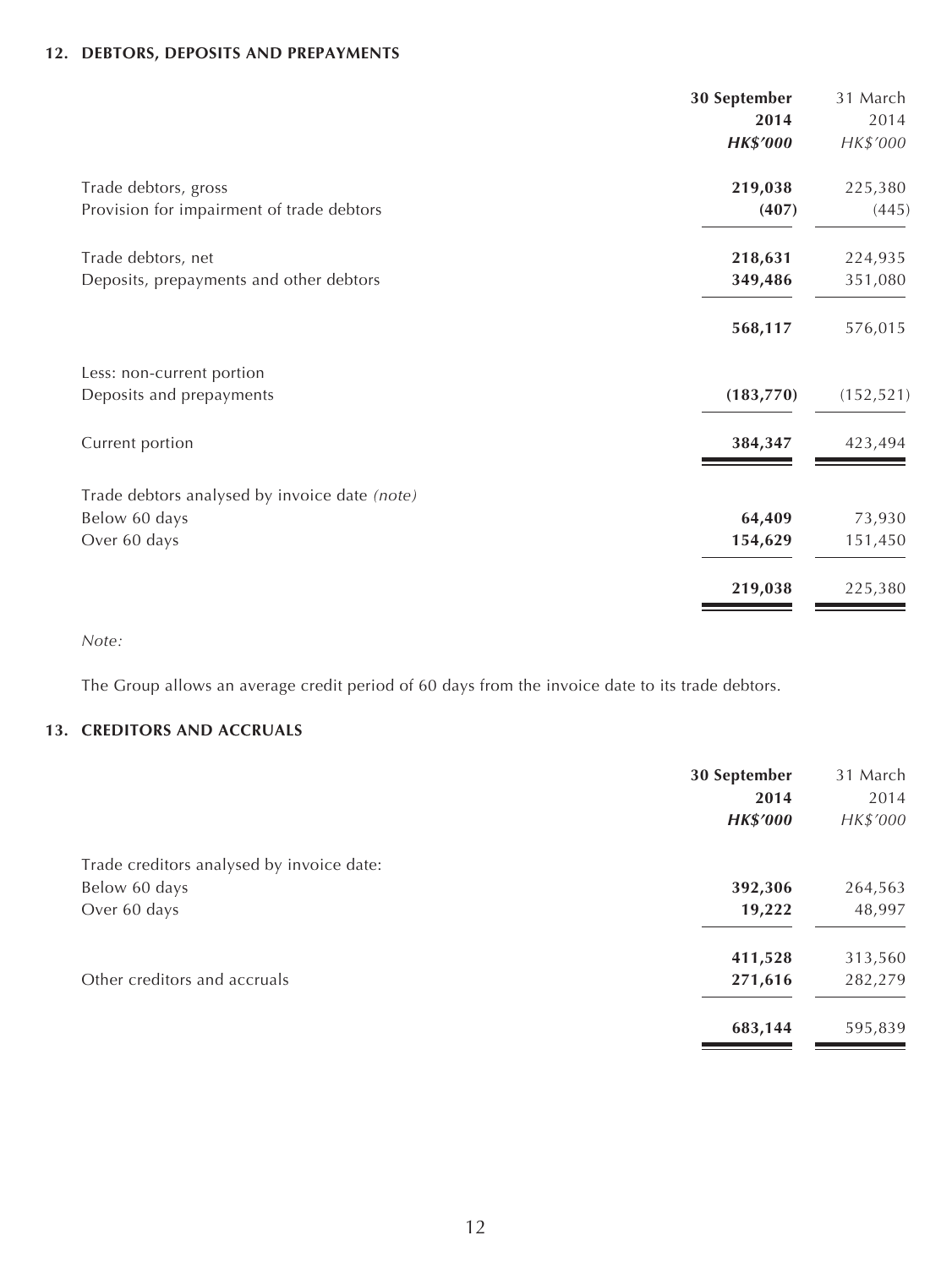|                                                        | 30 September    | 31 March |
|--------------------------------------------------------|-----------------|----------|
|                                                        | 2014            | 2014     |
|                                                        | <b>HK\$'000</b> | HK\$'000 |
| Capital commitments for property, plant and equipment: |                 |          |
| Contracted but not provided for                        | 17,038          | 21,066   |
| Authorised but not contracted for                      | 7,430           |          |
|                                                        | 24,468          | 21,066   |

### **MANAGEMENT DISCUSSION AND ANALYSIS**

- Group Turnover up 5.6%
- Group Net Profit remaining stable at HK\$105.2 million
- Group Operating Profit up 3.1% to HK\$156.1 million
- Group Gross Profit Margin maintained at 61.6%

Notwithstanding hostile macroeconomic conditions, the Group reported a rise in turnover of 5.6% to HK\$2,000.3 million and a net profit attributable to its equity holders of HK\$105.2 million (2013: HK\$104.7 million) for the six months ended 30 September 2014. Group operating profit increased by 3.1% to HK\$156.1 million (2013: HK\$151.4 million) and Group gross profit margin remained stable at 61.6% (2013: 61.6%).

The Group's businesses comprise principally of watch retailing ("CITY CHAIN"), optical retailing ("OPTICAL 88" and "eGG Optical Boutique"); and the wholesale trading of watches ("SEIKO" and "Suunto"). Operating around 660 stores, our businesses offer affordable lifestyle products and quality services targeting the middle income consumer in Asia.

# **INTERIM DIVIDEND**

In view of the underlying economic conditions and current political climate in Hong Kong, the Board has adopted a prudent approach and recommends the payment of an interim dividend of HK\$0.020 (2013: HK\$0.036) per ordinary share. This represents a payout of 20% to the net profit attributable to equity holders for the six months ended 30 September 2014 (2013: 36%); a departure from past practice when interim payouts have generally been more than 30%.

Depending on the Group's full year results and the external conditions prevailing at that time, we intend to return to a dividend payout rate of not less than 30% for the FY14/15.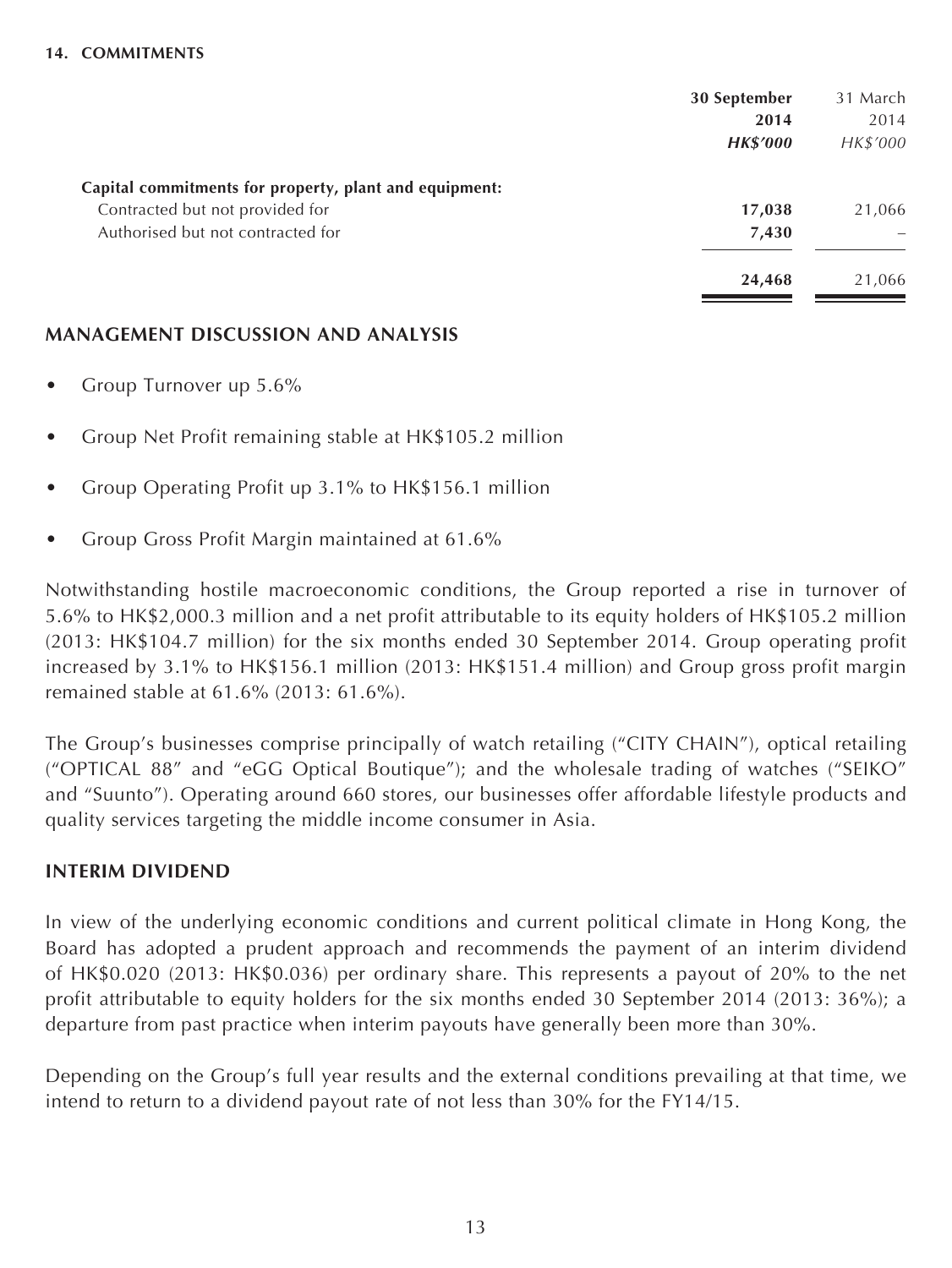# **CITY CHAIN GROUP**

- City Chain Group turnover up 6.2%
- City Chain Group EBIT up 3.7% to HK\$115 million

During the period under review, the City Chain Group, which operates stores in Hong Kong, Macau, Mainland China, Singapore, Thailand and Malaysia together with on-line stores at <http://citychain.tmall.com/> and <http://titus.tmall.com/>posted a turnover growth of 6.2% to HK\$1,090.1 million (2013: HK\$1,026.1 million) whilst EBIT increased by around 4% to HK\$115.0 million (2013: HK\$110.9 million). This performance was achieved through a combination of operating efficiencies and initiatives put in place to accelerate turnover growth.

# **Hong Kong and Macau – CITY CHAIN**

For the 1st half FY14/15, City Chain Hong Kong and Macau delivered a positive performance despite an acute slowdown in Mainlanders' spending by achieving a turnover growth of 6.4% to HK\$753.4 million (2013: HK\$707.9 million). Same store sales was up by approximately 3.3% and EBIT improved by 5.2% to HK\$156.3 million (2013: HK\$148.6 million).

City Chain Hong Kong continued to be a major contributor and outpaced the general retail market by posting close to a 7% increase in turnover of HK\$657.9 million (2013: HK\$615.7 million). An EBIT of HK\$120 million (2013: HK\$113.1 million), representing a rise of over 6% was also reported. However, the adverse external environment had a bigger impact on our Macau operations with turnover and EBIT edging up marginally compared to the previous period.

Affected by the Occupy movement, total sales for City Chain Hong Kong fell 6.9% year-on-year in October 2014, but the impact in November 2014 so far has been less severe. We continue to monitor the situation closely; and plans for various initiatives to capture the peak seasons will continue.

# **Mainland China – CITY CHAIN**

In 1st half FY14/15, our Mainland operations continued to see the positive effects from the various initiatives implemented earlier in 4th quarter FY12/13. Therefore, despite slowing GDP growth, our operations on the Mainland posted strong top line growth of around 20% to HK\$101.8 million. This was achieved at a gross profit margin of 60.8%, slightly better than that of the previous period.

The sales momentum was driven both by our more established operations in Guangdong Province, Beijing and Shanghai (reporting year-on-year turnover growth of 9.5%), with contributions also coming from our recently launched e-commerce business and new stores in Chongqing and Chengdu.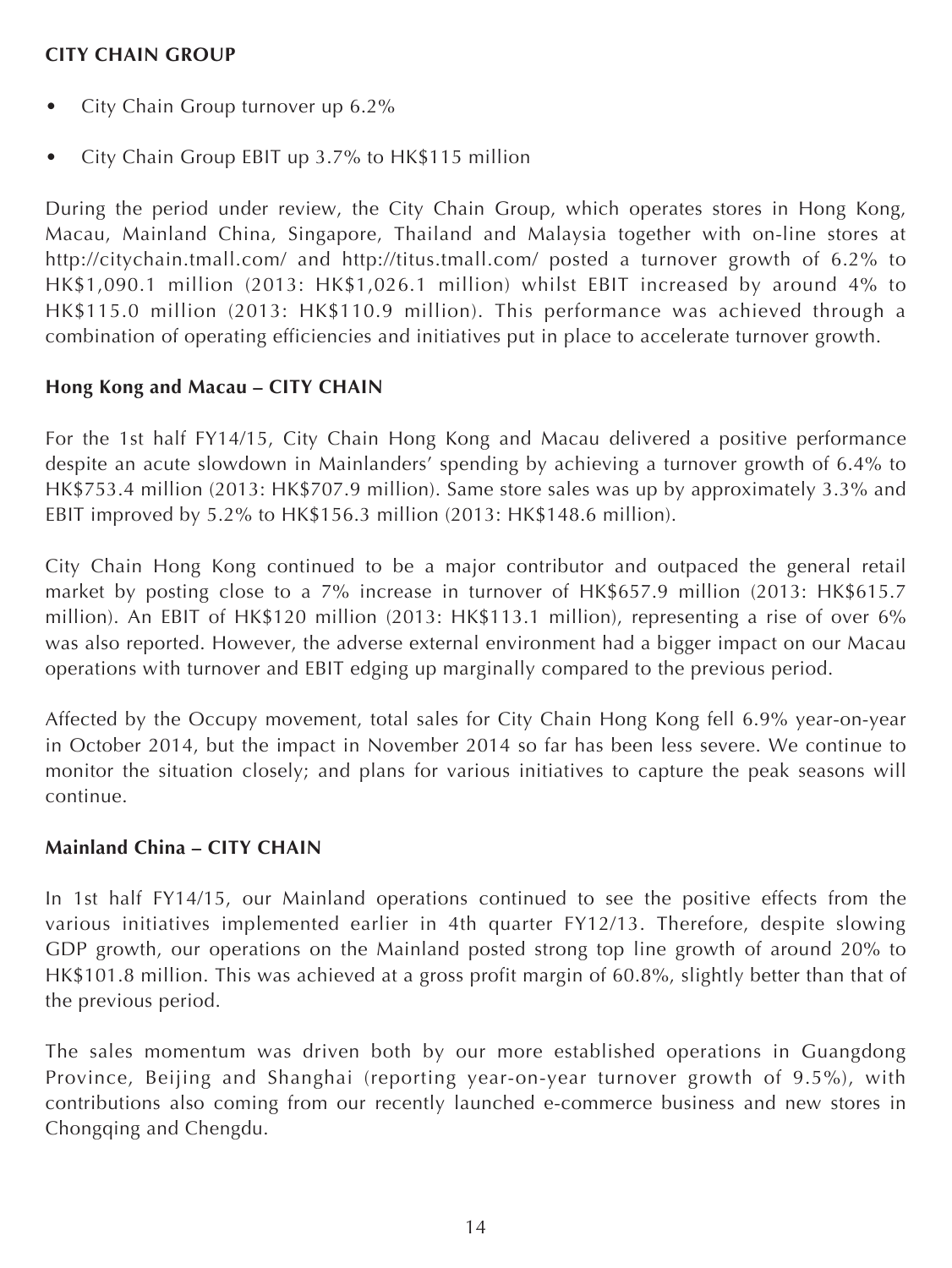The loss sustained by our Mainland operations edged up slightly to HK\$28.8 million (2013: HK\$ 27.6 million) largely due to costs incurred by the new businesses above. However, the loss posted by existing operations in Guangdong Province, Beijing and Shanghai fell 5.7% compared to the same period last year. Further, we are also starting to achieve store level profitability in our more mature business operations in Guangdong Province.

In 3rd quarter FY14/15, we continue to see positive momentum owing to various marketing initiatives undertaken.

# **South East Asia – CITY CHAIN**

The performance of our SE Asian watch retail operations in 1st half FY14/15 was largely mixed with Malaysia posting positive results and Singapore and Thailand both reporting losses.

Turnover was HK\$234.9 million (2013: HK\$233.2 million), remaining stable against that of the last corresponding period and a loss of HK\$12.5 million was recorded (2013: HK\$10.2 million).

Our Thai operations were severely affected by the local political situation and turnover declined by 21% leading to a loss of HK\$5.8 million (2013: EBIT of HK\$2.5 million). The political situation seems less fragile but with buying sentiment still weak, as a temporary measure, our operations have joined nationwide promotions to improve sales. In the medium term, we will be cutting down our exposure and implementing strict cost controls.

We are starting to see the positive effects from the restructuring and re-merchandising measures (adopted in 1st half FY13/14) reflected in the performance of our Malaysian operations; which outperformed domestic GDP growth by reporting marked improvements in turnover and EBIT. Turnover grew by 15% and an EBIT of HK\$5.8 million was recorded compared to breakeven results during the same period last year.

Aggressive restructuring and re-merchandising of our Singapore operations continued into 1st half FY14/15 as 7 non-performing stores were closed and slow moving stock was cleared, the latter affecting gross margins. However, turnover remained stable and was maintained at about the same level as the previous period whilst the existing loss narrowed by 5.3% to HK\$12.5 million (2013: HK\$ 13.2 million). We are also starting to experience positive year-on-year same store sales growth despite reduced shop months. With the closure of non-performing stores completed in 1st half FY 14/15, we expect City Chain Singapore to deliver improved results for this fiscal year.

# **OPTICAL 88 GROUP**

- Optical 88 Group turnover up 5%
- Optical 88 Group EBIT up 7.3% to HK\$38.4 million
- Same store sales in Hong Kong/Macau and Southern China up by around 9%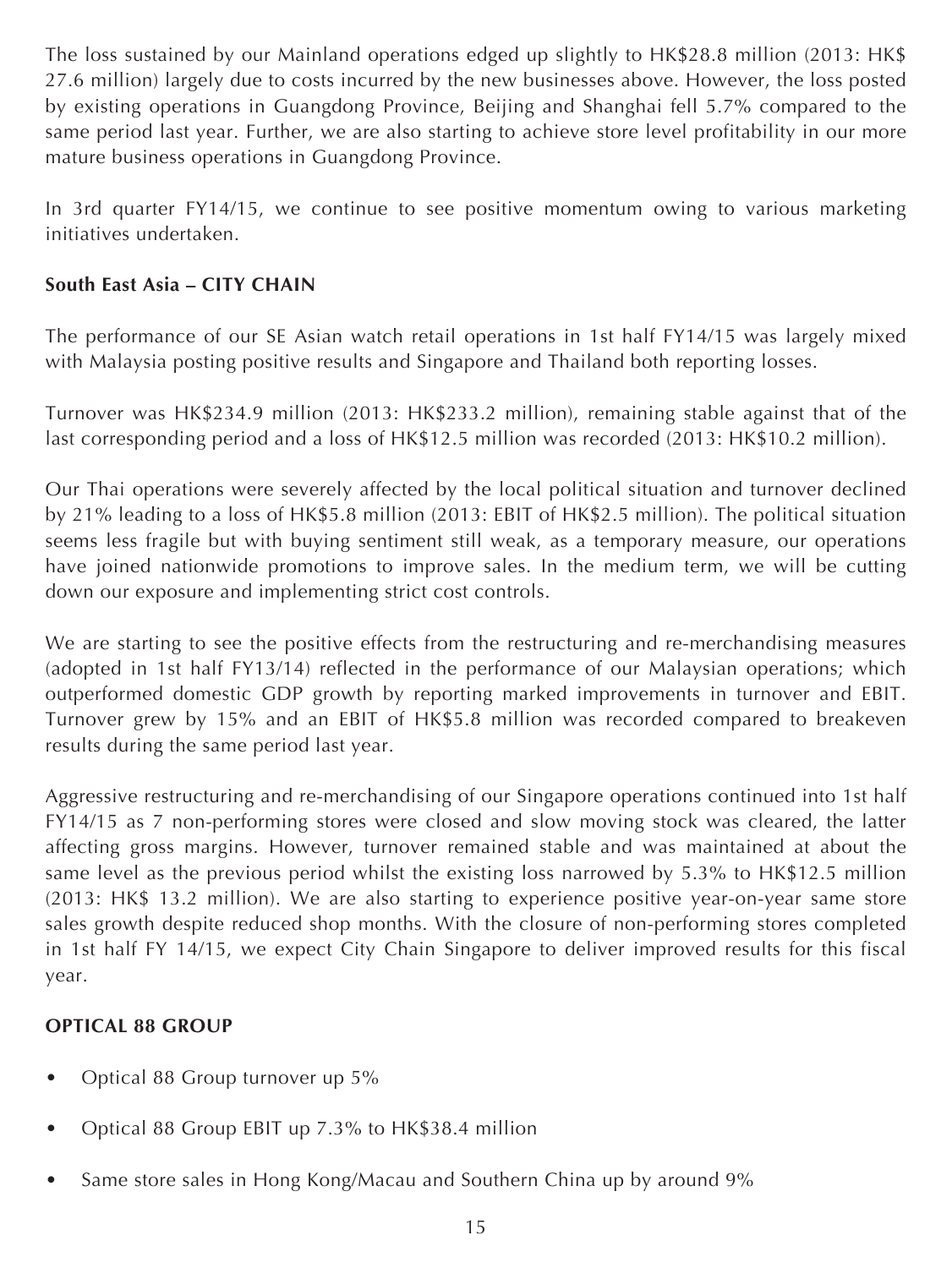Although Optical 88 Hong Kong and Macau posted a favourable set of results, the overall performance of the Optical 88 Group was affected by the under performance of our SE Asian business units.

For the period under review, the Optical 88 Group posted a turnover of HK\$646.8 million, rising 5% (2013: HK\$616.2 million) and an EBIT of HK\$38.4 million up by 7.3% (2013: HK\$35.8 million).

# **Hong Kong and Macau – OPTICAL 88**

Our Optical 88 operations in Hong Kong and Macau were relatively less affected by the challenging sentiment but industry competition remained intense.

For the period under review, a strong turnover growth of around 10% was achieved by this business segment due to strategic and innovative measures adopted in previous years, and a turnover of HK\$446.8 million was reported (2013: HK\$408.5 million). Further, EBIT rose 30.2% to HK\$54.7 million (2013: HK\$42.0 million) as a result of ongoing initiatives to improve gross profit margin, trim operating costs and enhance operational efficiencies. Same store sales growth for Hong Kong and Macau was strong, going up by around 9%.

The Occupy movement has had a smaller effect on optical sales with turnover in October 2014 slipping minimally and a return to positive annual growth seen in sales in November 2014. We continue to monitor the situation closely.

# **Mainland China – OPTICAL 88**

For the period under review, our Optical 88 operations which are principally located in Guangdong Province, reported an increase in turnover of nearly 12% to HK\$60.3 million (2013: HK\$53.9 million).

But a fragmented market with competition eager to offer deep discounts and low priced packages put pressure on gross margins, and with costs incurred in the opening of 4 new stores in Chengdu and Chongqing, a wider loss of HK\$12.2 million (2013: HK\$10.5 million) was sustained.

Nevertheless, as a result of measures previously put in place, we are starting to see improvements in operating efficiencies. For example, same store sales have increased by nearly 9% in Guangdong Province and rental growth is well contained due to our revised strategy of opening stores in second and third tier cities. We have also been working to lift gross margins and have seen an improvement in October/November 2014.

As the performance of our new stores in Chengdu and Chongqing has been encouraging, further store expansion in South West China will go ahead as planned; so initial setting up costs will continue to impact bottom line.

Provided top line growth is maintained, we expect to see improved results from our operations in Guangdong Province in 2nd half FY14/15.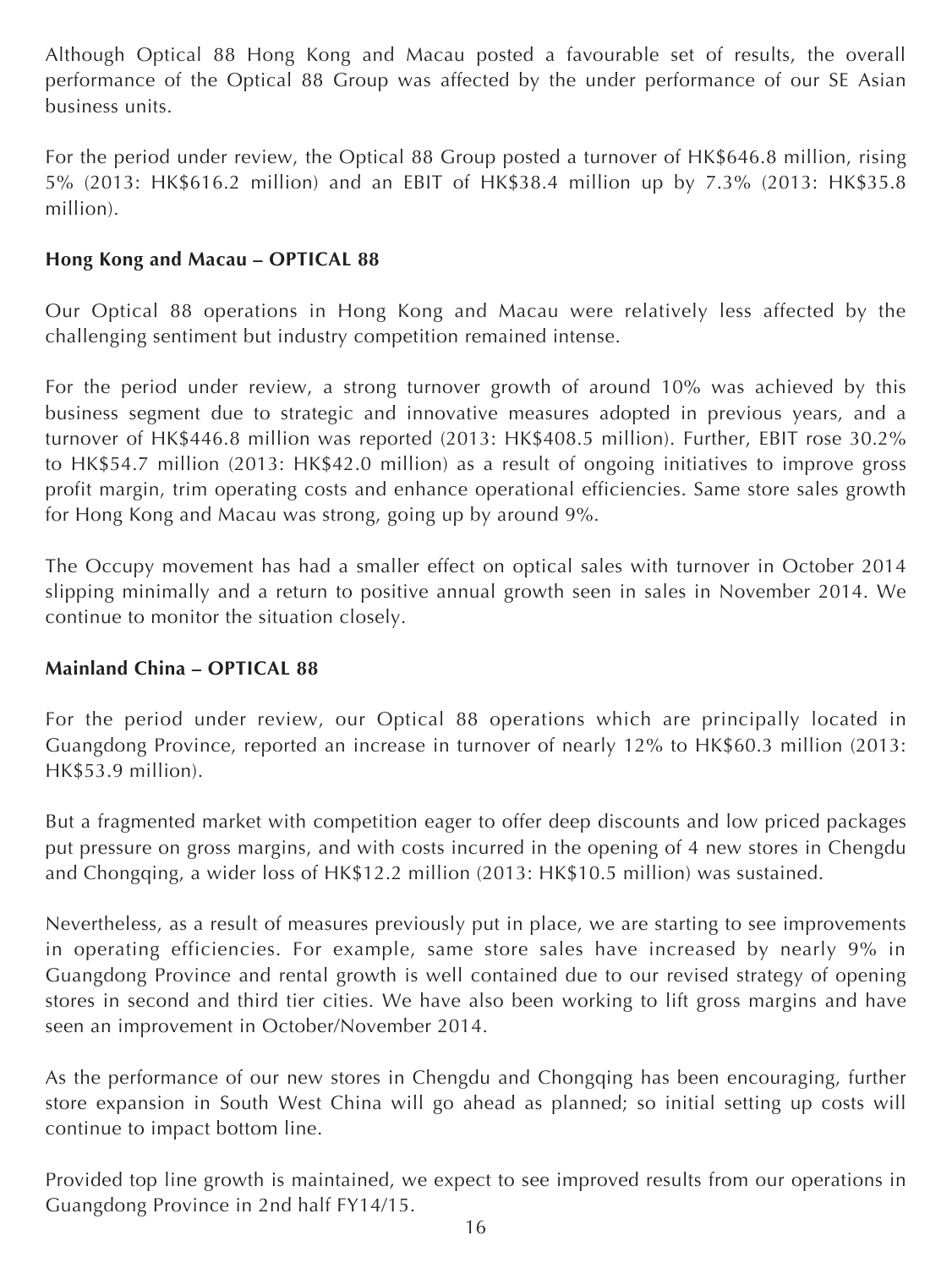## **South East Asia – OPTICAL 88**

Faced with the volatile political situation in Thailand and generally poor external conditions in Singapore and Malaysia, our Optical 88 operations in SE Asia delivered one of its more disappointing first half year results as turnover fell 9% to HK\$139.7 million (2013: HK\$153.7 million) and a loss of HK\$4 million was reported against an EBIT of HK\$4.3 million for the previous period.

Historically, a major profit contributor to this business segment, our Thai operations saw EBIT falling sharply by 48% to HK\$3.9 million whereas our operations in Singapore reported a larger loss of HK\$8.4 million against the previous corresponding period (2013: HK\$3.8 million). Our Malaysian operations, meanwhile, recorded breakeven results.

Alleviation measures were stepped up, and aggressive cost cutting in all three countries, including store consolidation in Singapore were undertaken during the period. The stringent cost containment measures will continue.

# **eGG OPTICAL BOUTIQUE**

- Turnover more than doubled to HK\$55 million
- Nearly breakeven in Hong Kong
- Stabilising loss of HK\$5.7 million in Mainland China
- Same store sales up around 50%

Our innovative "eGG Optical Boutique" concept was first launched in Hong Kong in 2011. Currently, there are 13 stores in Hong Kong and another 19 stores on the Mainland.

In 1st half FY14/15, our eGG business performed well within expectations as turnover increased to HK\$55 million (2013: HK\$26.9 million). This increase was driven by the opening of 15 new shops in Hong Kong, Beijing, Chengdu, Chongqing, Shenyang and Dalian and a nearly 50% rise in same store growth.

For the period under review, eGG Hong Kong posted nearly breakeven results (2013: loss of HK\$4.6 million) and a turnover of HK\$34.1 million (2013: HK\$20.9 million). Despite the Occupy movement, strong momentum continued as turnover increased close to 60% in October 2014. Therefore, we expect the current momentum to carry through into the 2nd half FY14/15.

eGG PRC recorded a turnover of HK\$20.8 million (2013: HK\$6.0 million). A loss of HK\$5.7 million, similar to that of the previous period (2013: HK\$5.6 million) was reported; notwithstanding, the initial loss sustained by our expansion outside of Guangdong Province into North Eastern cities such as Shenyang and Dalian; and Chongqing and Chengdu in South West China. At the same time, we are also beginning to see profitability in some stores.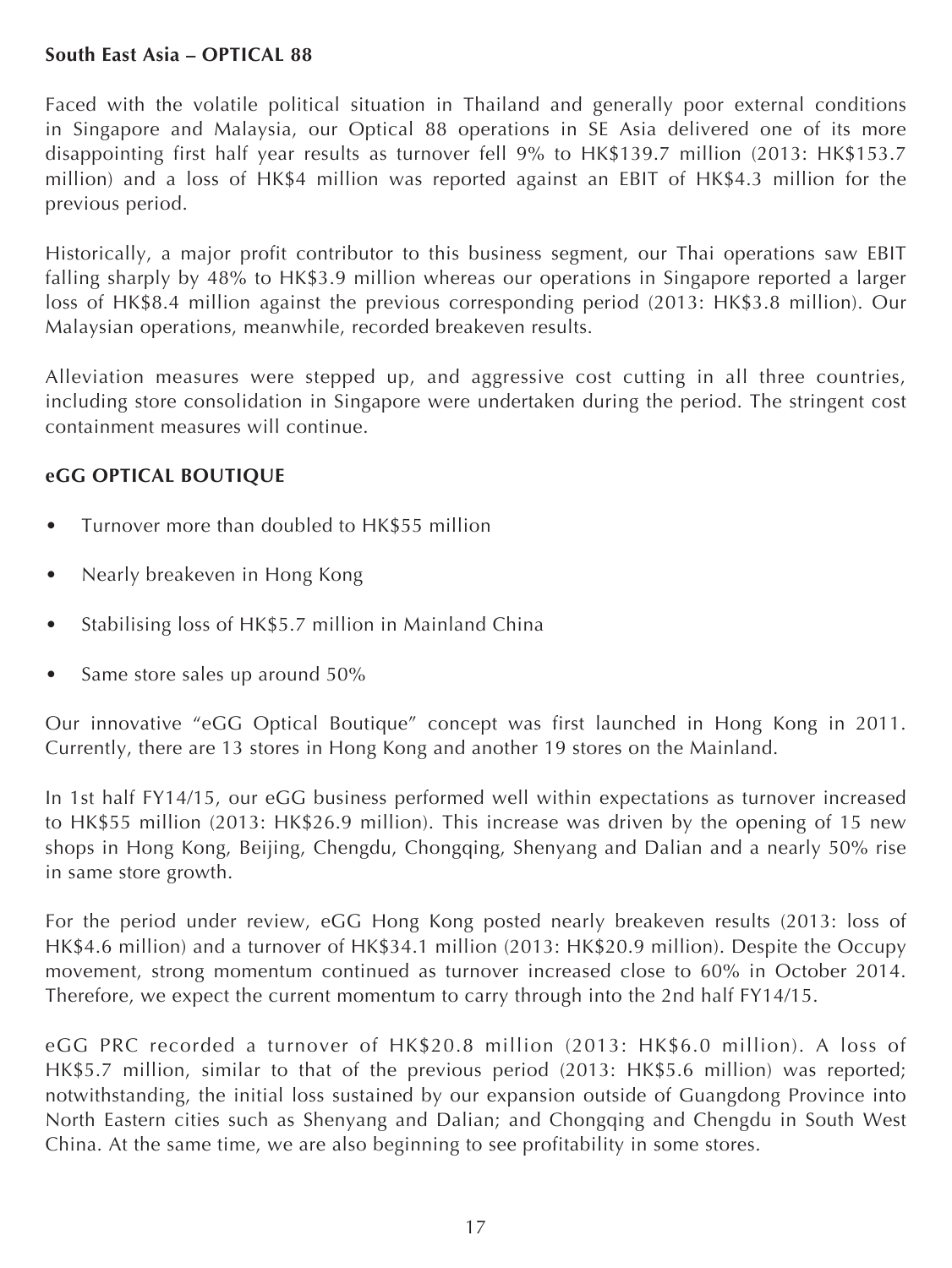Because of this, we have reviewed our store opening strategy and accelerated plans to open another 2 eGG stores in Hong Kong and 8 eGG stores on the Mainland in the next half year. These expansion plans continue to be closely reviewed and monitored.

# **SUPPLY CHAIN MANAGEMENT AND WHOLESALE TRADING**

This business division is made up of the Group's watch supply chain and watch and optical wholesale units.

For the reporting period, turnover fell 7.5% to HK\$208.5 million (2013: HK\$225.3 million) whilst EBIT improved by 13.5% to HK\$59.1 million (2013: HK\$52.1 million). Our watch wholesale unit was likewise affected by the depressed sentiment but strict cost saving measures and the beneficial synergy effect with CITY CHAIN resulted in an improved EBIT performance compared to the relevant period last year.

# **THE FUTURE – Our vision for Greater China**

A core part of the Group's strategy for sustainable growth is our vision to be a leading retail player in Greater China – aiming to transform Stelux into a major retailer in Greater China to complement our leading position in Hong Kong and our well established presence in South East Asia.

Over the last two fiscal years, we have worked particularly hard to drive change and to improve the performance of our watch and optical retail businesses on the Mainland, and so far we have seen an uptrend. Nevertheless, we acknowledge that much more needs to be done before our vision fully materialises.

Further, even though any short term effect from the ongoing political tensions will eventually dissipate, the longer term impact on Hong Kong is less certain.

With this in mind, the Group intends to accelerate the pace of our transformation to becoming a major retailer in Greater China, and in the upcoming few years will focus more resources on building our businesses on the Mainland.

# **FINANCE**

The Group's gearing ratio at balance sheet date was 28% (at 31 March 2014: 28%), which was calculated based on the Group's net debt of HK\$438 million (at 31 March 2014: HK\$408 million) and shareholders' funds of HK\$1,544 million (at 31 March 2014: HK\$1,458 million). The Group's net debt was calculated based on the Group's borrowings of HK\$521 million (at 31 March 2014: HK\$535 million) and convertible bonds of HK\$337 million (at 31 March 2014: HK\$331 million) less the Group's bank balances and cash of HK\$420 million (at 31 March 2014: HK\$458 million). Of the Group's borrowings at balance sheet date, HK\$403 million (at 31 March 2014: HK\$464 million) were repayable within 12 months.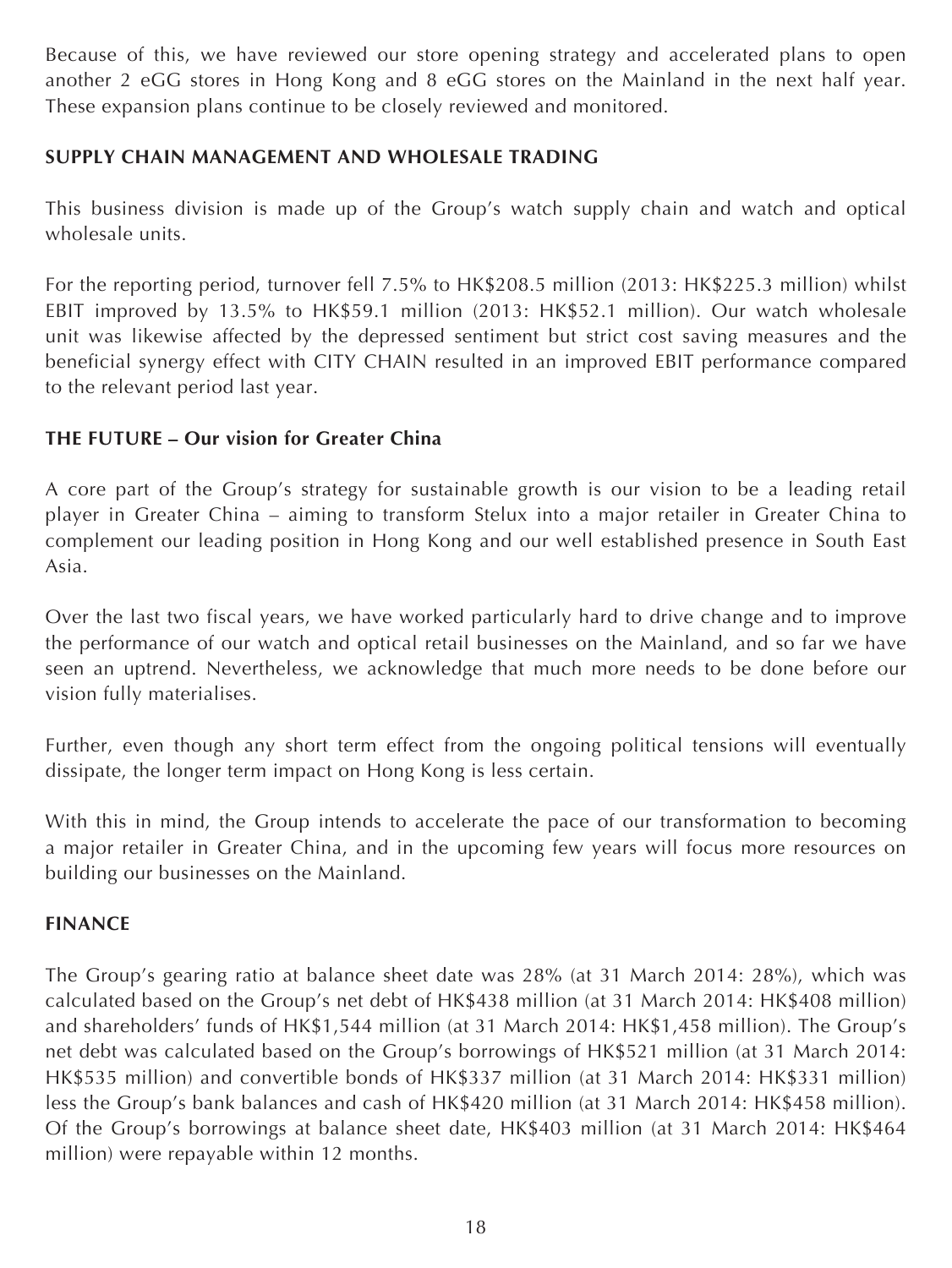Of the Group's borrowings, 5% (at 31 March 2014: 5%) were denominated in foreign currencies. The Group's bank borrowings denominated in Hong Kong Dollars were on a floating rate basis determined with reference to either bank prime lending rates or short term inter-bank offer rates.

The Group does not use any financial instruments for hedging purposes.

The Group does not engage in speculative derivative trading.

As at 30 September 2014, the Group does not have any significant contingent liabilities.

The Group does not have plans for material investments or change of capital assets.

# **CAPITAL STRUCTURE OF THE GROUP**

There was no change in the capital structure of the Group during the period.

# **CHANGES IN THE COMPOSITION OF THE GROUP**

There was no change in the composition of the Group during the period.

# **NUMBER AND REMUNERATION OF EMPLOYEES, REMUNERATION POLICIES, BONUS AND TRAINING SCHEMES**

The Group's remuneration policies are reviewed on a regular basis and remuneration packages are in line with market practices in the relevant countries where the Group operates. As of 30 September 2014, the Group had 3,631 (at 30 September 2013: 3,612) employees.

# **DETAILS OF THE CHARGES ON GROUP ASSETS**

At 30 September 2014, certain of the Group's freehold land and buildings amounting to HK\$302 million (at 31 March 2014: HK\$307 million) were pledged to secure banking facilities granted to the Group. At 30 September 2014, no prepayment of lease premium (31 March 2014: HK\$6 million) was pledged.

# **CLOSURE OF REGISTER OF MEMBERS**

The Register of Members of the Company will be closed from 5 January 2015 (Monday) to 6 January 2015 (Tuesday) both days inclusive, during which period no transfer of shares will be effected. In order to qualify for the entitlement to the interim dividend, all transfers accompanied by the relevant share certificates must be lodged with the Company's Hong Kong Registrar, Computershare Hong Kong Investor Services Limited, 1712-1716, 17th Floor, Hopewell Centre, 183 Queen's Road East, Wanchai, Hong Kong for registration no later than 4:30 p.m. on 2 January 2015 (Friday). The interim dividend will be paid on 16 January 2015 (Friday).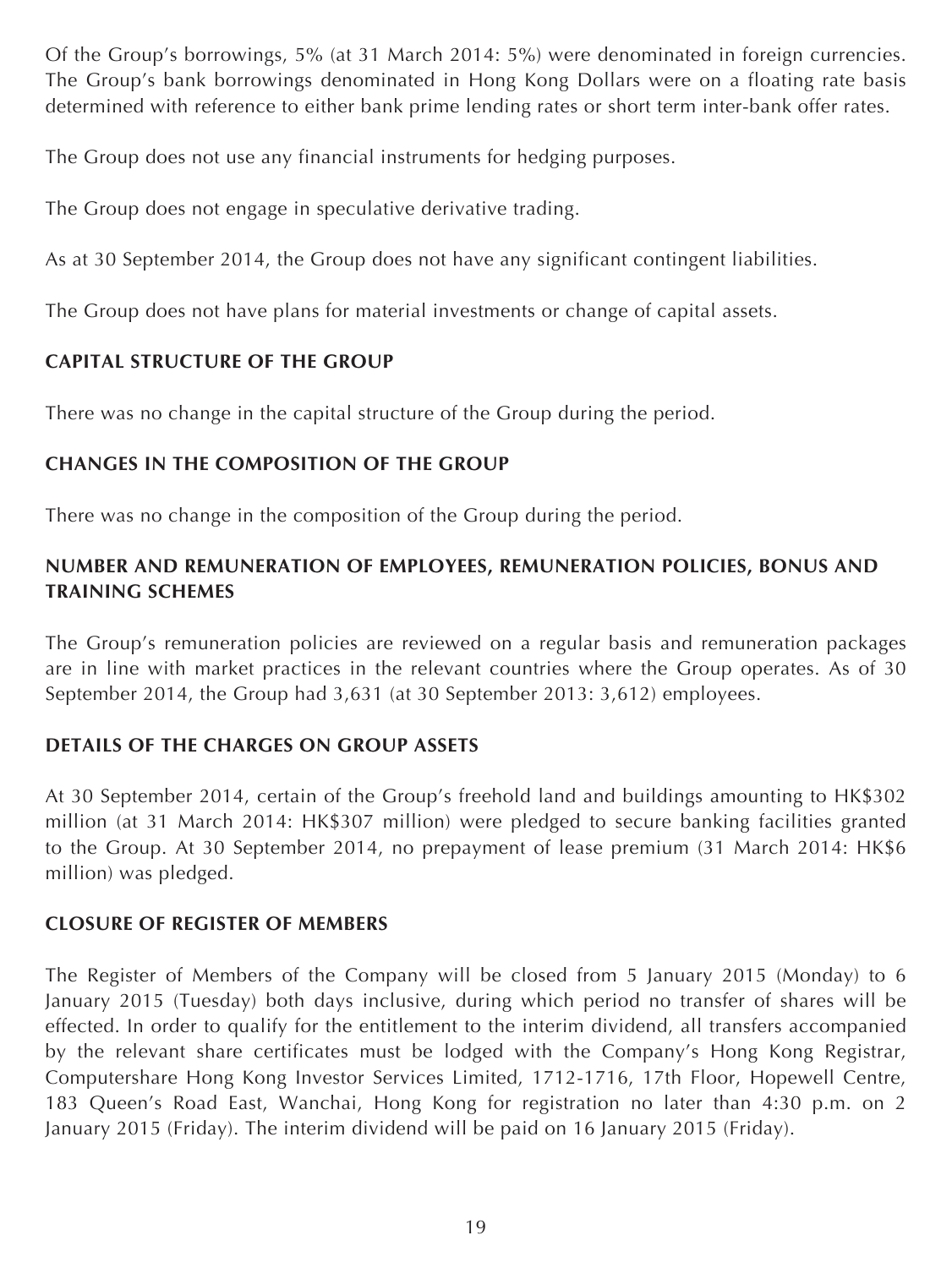# **PURCHASE, SALE OR REDEMPTION OF LISTED SECURITIES**

The Company has not redeemed any of its shares during the period. Neither the Company nor any of its subsidiaries has purchased or sold any of the Company's shares during the year.

# **CORPORATE GOVERNANCE**

During the six months ended 30 September 2014, the Company has complied with the Corporate Governance Code as set out in Appendix 14 of the Rules Governing the Listing of Securities on The Stock Exchange of Hong Kong Limited (the "Code"), except for the following deviations:

# **Code Provision A.2.1**

Under Code Provision A.2.1 of the Code, the roles of chairman and chief executive officer ("CEO") should be separate and should not be performed by the same individual. Under the current organisation structure of the Group, Mr. Joseph C.C. Wong is both Chairman and CEO of the Group. The Board is of the opinion that vesting the roles of both Chairman and CEO in Mr. Joseph C.C. Wong has the benefit of ensuring consistent leadership within the Group thus enabling more effective and efficient strategic planning and execution for the Group. Under this arrangement, the Board also believes that the balance of power and authority will not be compromised and is adequately ensured by the existing Board which comprises experienced and competent individuals with one-third of the Board being independent non-executive directors.

# **Code Provision A.4.2**

Under Code Provision A.4.2, every director, including those appointed for a specific term, should be subject to retirement by rotation at least once every three years. Not all directors of the Company retire strictly under Code Provision A.4.2 but in accordance with the Company's Bye-Laws. Bye-Law 110(A) stipulates that one-third of the directors of the Company who have been longest serving in office since their last election, except the Chairman or CEO, shall retire from office by rotation at each annual general meeting.

# **Code Provision B.1.2**

This Code deals with the terms of reference of a remuneration committee. The Company has adopted the terms of reference under Code Provision B.1.2(c)(i) except that the terms of reference do not include reviewing and determining the remuneration packages of senior management.

The Company believes that the remuneration packages of senior management should be the responsibility of the executive directors as they are in a better position to appraise their performance.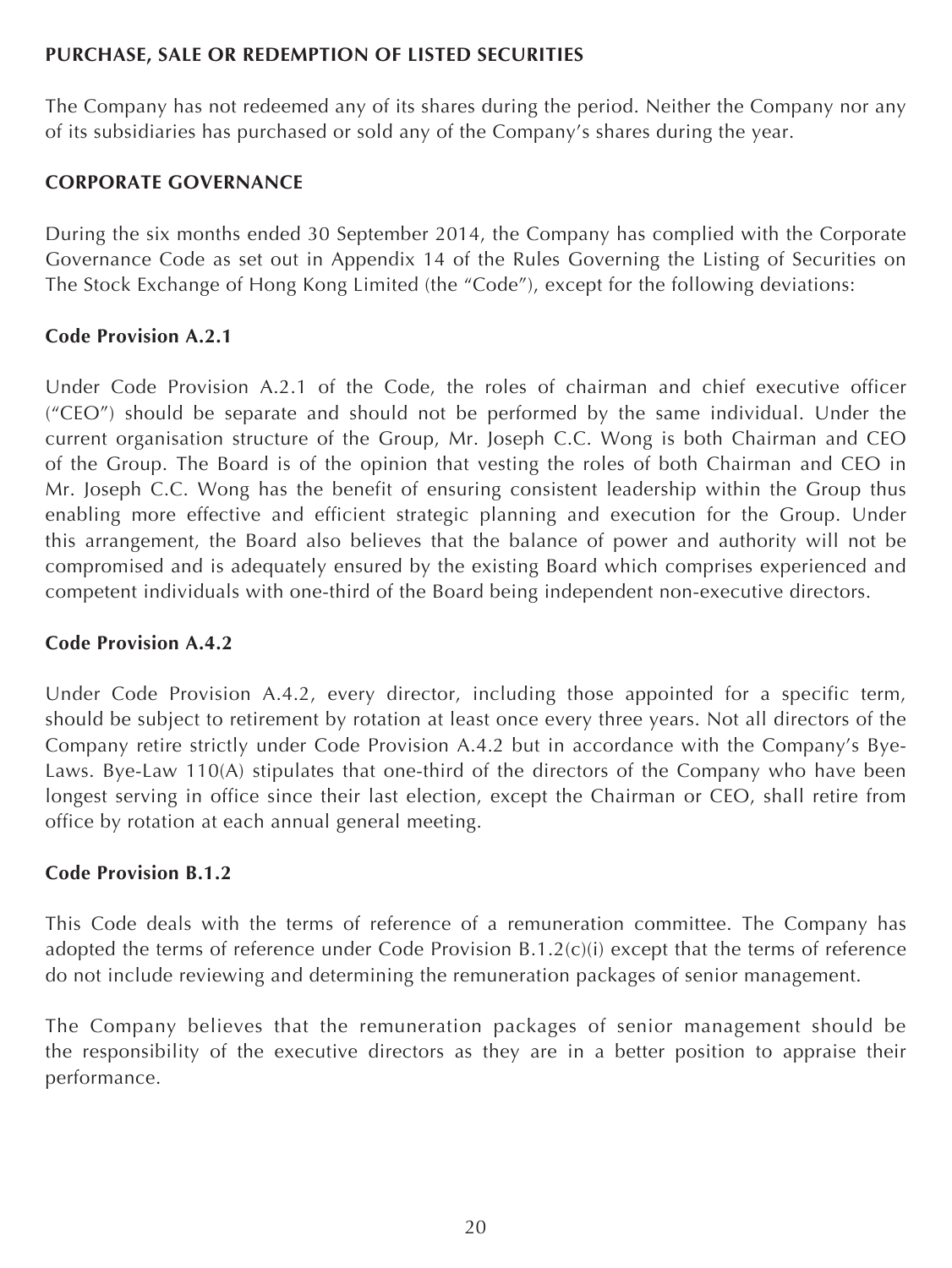# **Audit Committee**

On 9 April 2014, 23 June 2014 and 24 November 2014, the Audit Committee together with the management of the Company reviewed the effectiveness of the systems of internal control throughout the Group for the six months ended 30 September 2014 and discussed auditing and financial reporting matters including review of the Group's results for the year ended 31 March 2014 and for the six months ended 30 September 2014 respectively before they were presented to the Board of directors for approval. The external auditors met with the Audit Committee on 9 April 2014 and 23 June 2014 to discuss the Group's audit service plan and to review the Group's results for FY13/14 during the meetings.

# **Remuneration Committee**

The Remuneration Committee met on 23 June 2014 to conduct a review on the salaries of the executive directors and determined the annual bonus scheme for FY14/15 for its executive directors.

# **Model Code for Securities Transactions by Directors of Listed Issuers**

The Company has adopted the Model Code for Securities Transactions by Directors of Listed Companies contained in Appendix 10 of the Listing Rules (the "Model Code") as the code of conduct regarding director's securities transactions.

The Company has also made specific enquiry of all its directors to ascertain whether they have complied with or whether there has been any non-compliance with the required standard set out in the Model Code.

All directors complied with the provisions of the Model Code during the six months ended 30 September 2014.

# **PUBLICATION OF FINANCIAL INFORMATION AND INTERIM REPORT**

This results announcement is published on the website of The Stock Exchange of Hong Kong Limited at [www.hkex.com.hk](http://www.hkex.com.hk) under "Latest Listed Company Information" and the Company's website at [www.stelux.com](http://www.stelux.com). The Company's Interim Report for 2014/2015 will be despatched to the shareholders of the Company and will also be available on the above websites in due course.

> On behalf of the Board **Joseph C. C. Wong** *Chairman and Chief Executive Officer*